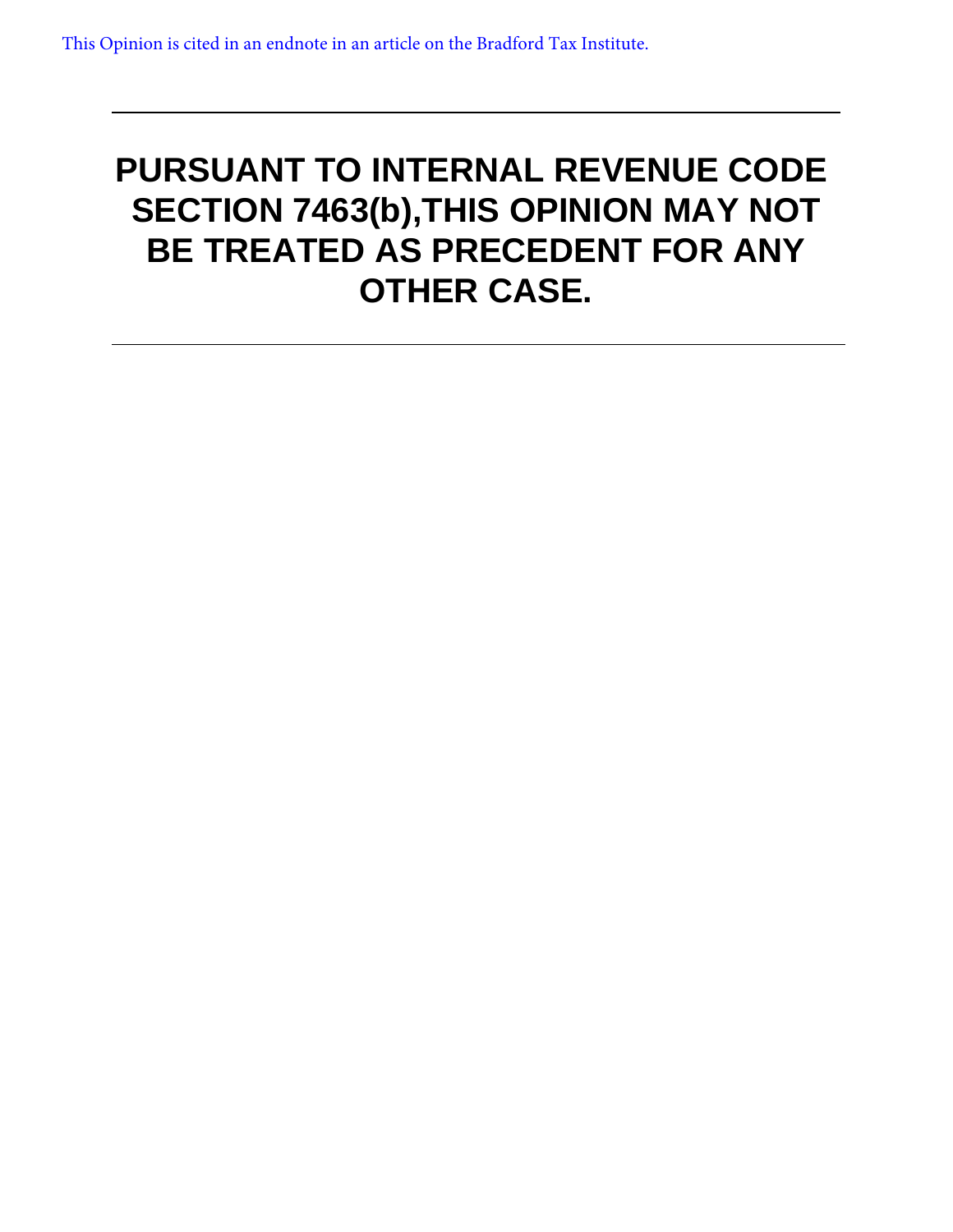T.C. Summary Opinion 2014-40

# UNITED STATES TAX COURT

# SAMER MIKHAIL AND MARIANA MIKHAIL, Petitioners v. COMMISSIONER OF INTERNAL REVENUE, Respondent

Docket No. 20199-12S. Filed April 22, 2014.

Samer Mikhail and Mariana Mikhail, pro sese.

William R. Brown, Jr., for respondent.

## SUMMARY OPINION

GUY, Special Trial Judge: This case was heard pursuant to the provisions of section 7463 of the Internal Revenue Code in effect when the petition was filed.<sup>1</sup> Pursuant to section 7463(b), the decision to be entered is not reviewable by

<sup>&</sup>lt;sup>1</sup>Unless otherwise indicated, section references are to the Internal Revenue (continued...)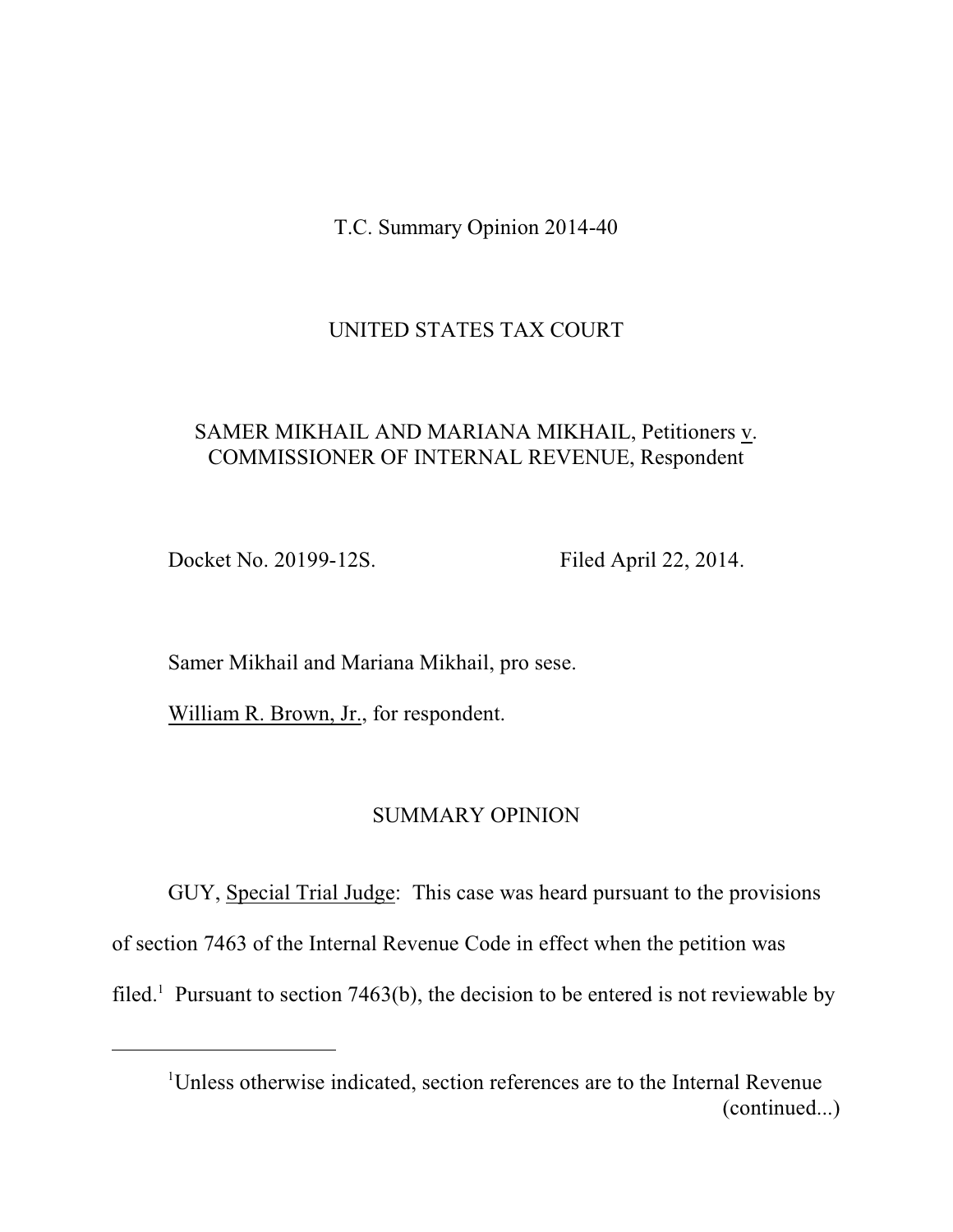any other court, and this opinion shall not be treated as precedent for any other case.

Respondent determined a deficiency of \$8,286 in petitioners' Federal income tax for 2009 and an accuracy-related penalty of \$1,657 pursuant to section 6662(a). Petitioners, husband and wife, filed a timely petition for redetermination with the Court pursuant to section 6213(a).

The issues for decision are: (1) whether petitioners engaged in sales and recruiting activities for profit within the meaning of section 183, (2) if so, whether petitioners substantiated deductions they claimed for vehicle and travel expenses, and (3) whether petitioners are liable for an accuracy-related penalty under section 6662(a). To the extent not discussed herein, other adjustments are computational and flow from our decision in this case.

## Background

Some of the facts have been stipulated and are so found. The stipulation of facts and the accompanying exhibits are incorporated herein by this reference. At the time the petition was filed, petitioners resided in Florida.

 $\frac{1}{2}$ (...continued)

Code (Code), as amended and in effect for 2009, and Rule references are to the Tax Court Rules of Practice and Procedure. All monetary amounts are rounded to the nearest dollar.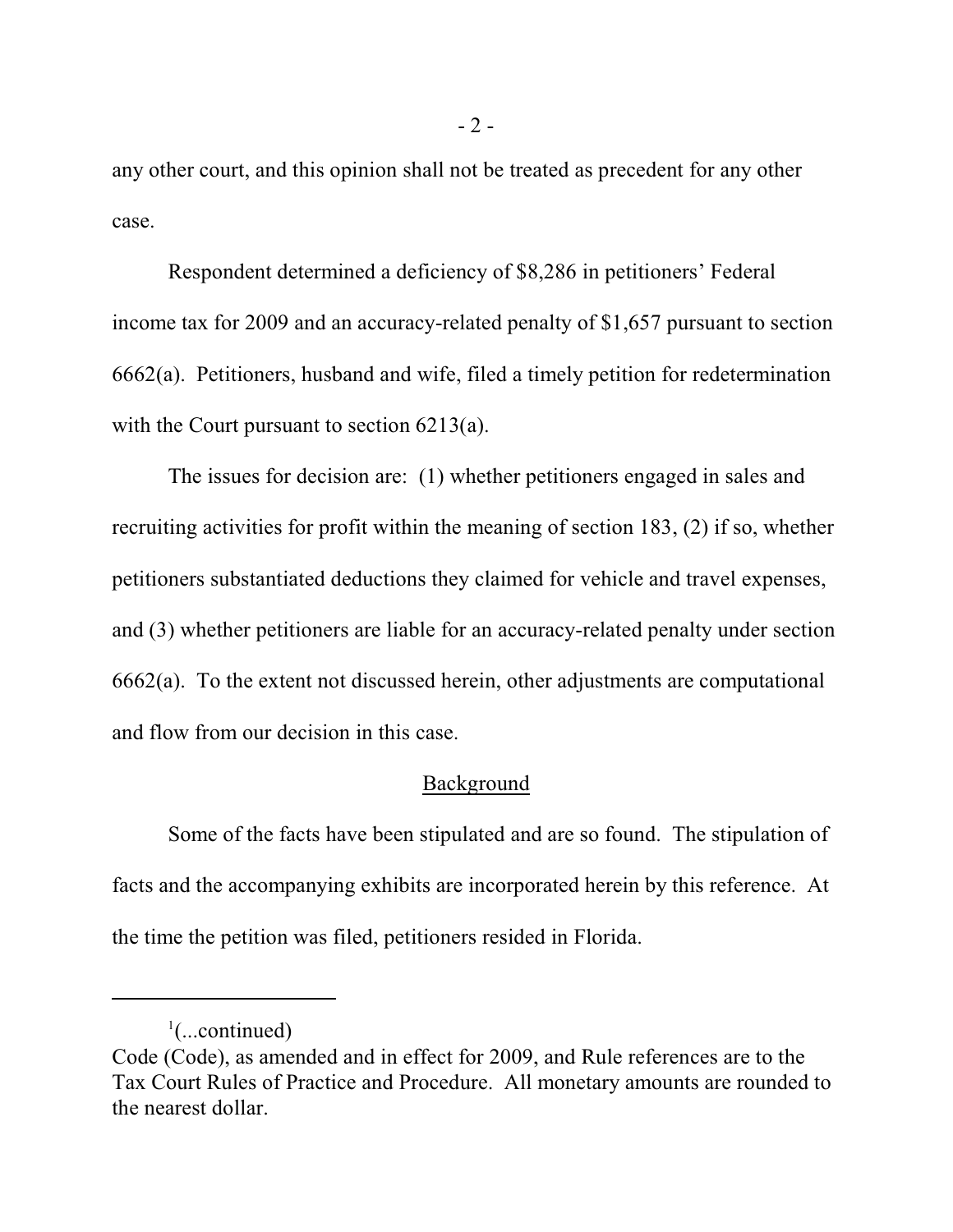#### I. Petitioners

Dr. Mikhail graduated from the New York College of Osteopathic Medicine in 2004 and completed his medical residency at the University of South Florida in 2007. Since then, he has worked full time as a physician practicing internal medicine at a hospital operated by the U.S. Department of Veterans Affairs in Florida.

The wages that Dr. Mikhail earns as a physician are petitioners' primary source of income. During 2007, the final year of his medical residency, Dr. Mikhail earned \$64,097. His wages during 2008, 2009, 2010, and 2011 were \$145,235, \$157,621, \$165,146, and \$168,627, respectively.

Mrs. Mikhail graduated from Baruch College in New York with a bachelor's degree in international marketing in 1999. She worked for Myers International and later R.J. Reynolds in New York City between 1999 and 2003.

Petitioners are the parents of two children, a son born in 2003 and a daughter born in 2009. Since 2004, Mrs. Mikhail has had some short-term, parttime jobs, but she has primarily been a homemaker.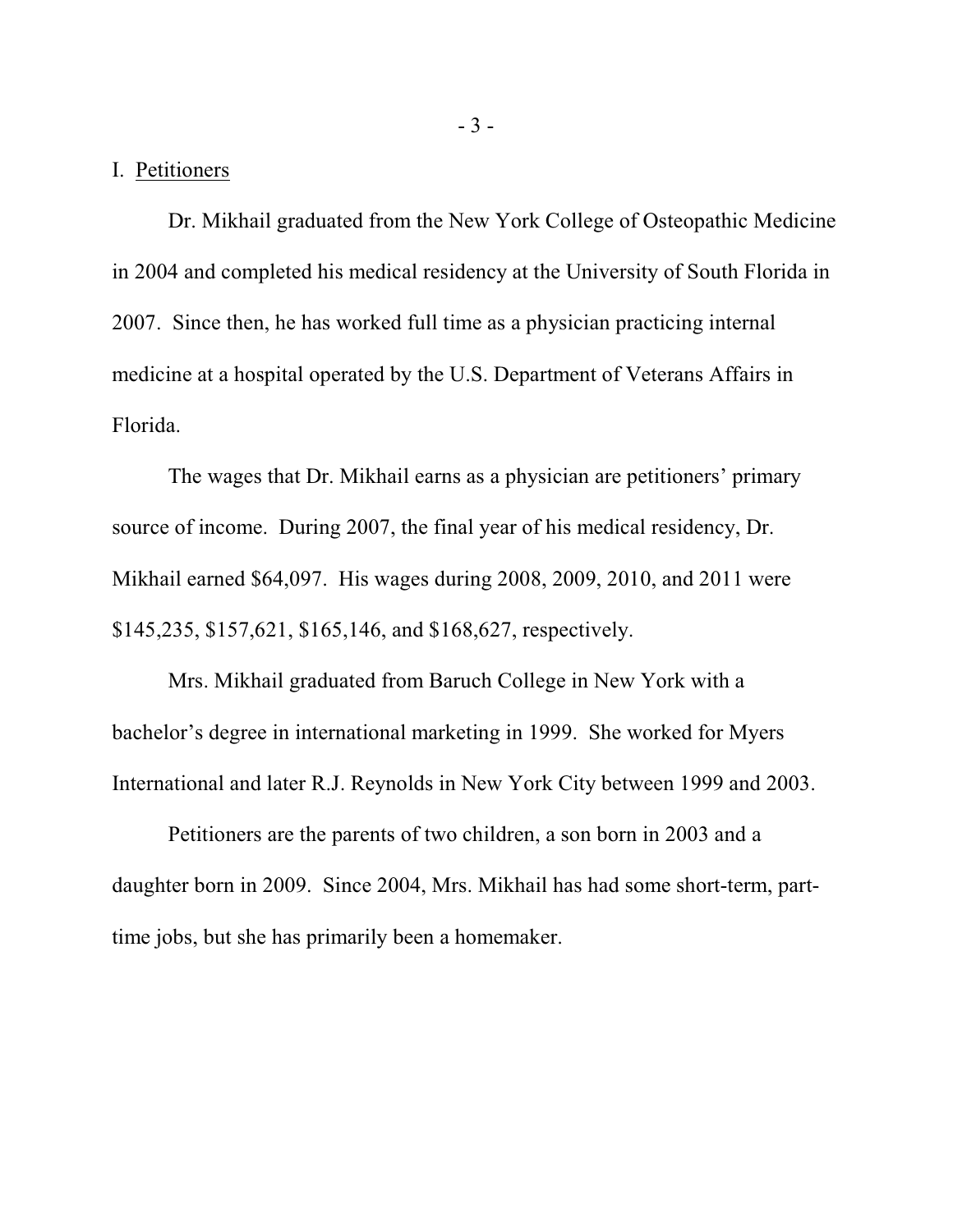#### II. Amway

Amway Corp. (Amway) is a supplier of household, cosmetic, and nutritional products that are sold by individuals (distributors) through direct marketing. Amway's compensation of its distributors is based on the volume of the distributors' sales to customers and the volume of sales made by "downline" distributors. Amway distributors are permitted to purchase Amway products for personal consumption at a discounted price.

Amway's compensation system for distributors results in a pyramidlike network of distributors. Under this system an "upline" or "sponsor" distributor is encouraged to recruit new "downline" distributors to become part of his or her organization. "Downline" distributors likewise are encouraged to recruit new distributors who in turn become "legs" of the original "upline" distributor's organization. "Downline" distributors recruited by the same "upline" distributor are referred to as "crossline" distributors. An "upline" distributor receives bonus payments from Amway based on the volume of sales (as opposed to profits) generated by the "downline" distributors who are part of his or her organization.<sup>2</sup>

<sup>&</sup>lt;sup>2</sup>See Nissley v. Commissioner, T.C. Memo. 2000-178, for a more complete description of Amway's compensation system.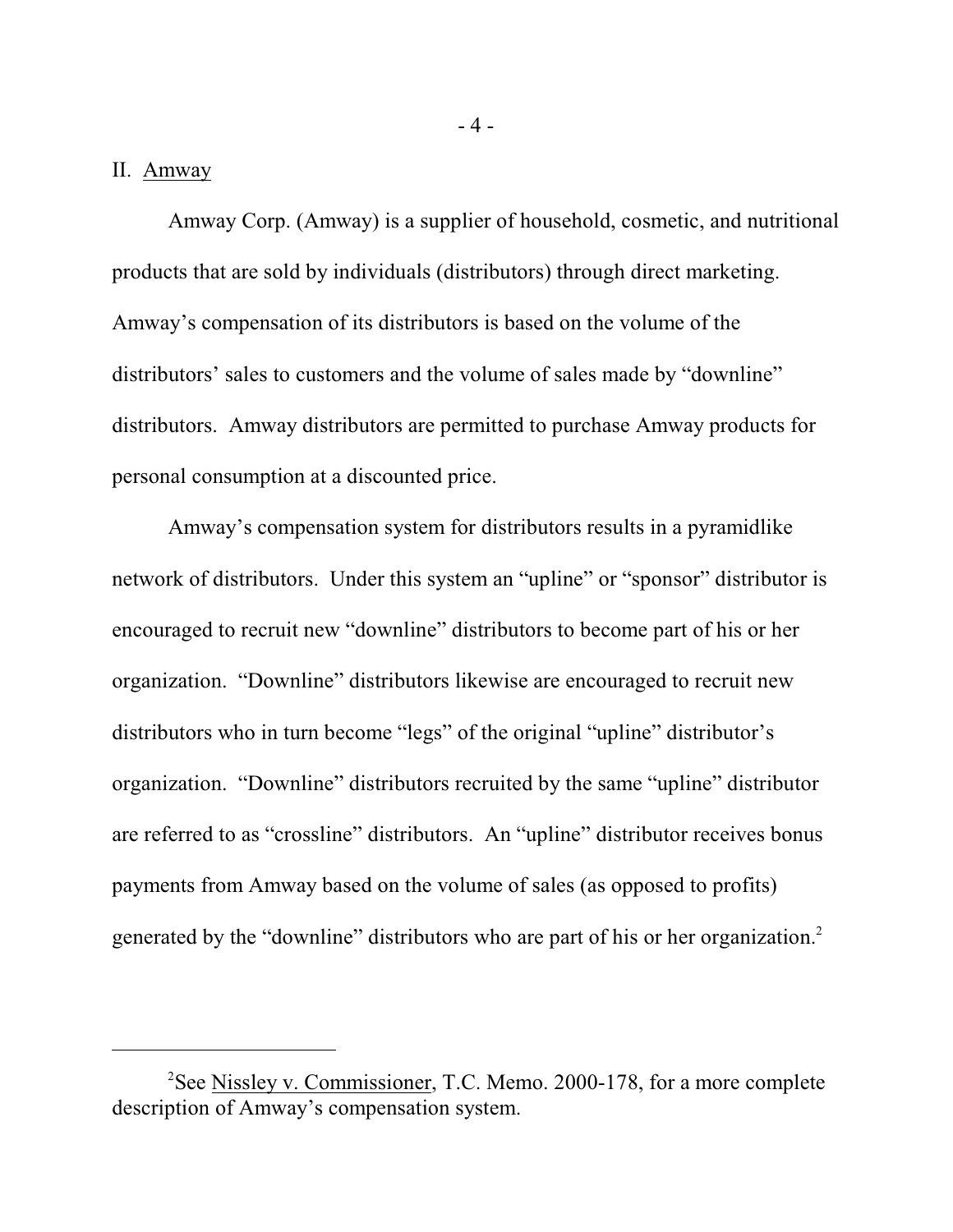#### III. Petitioners' Amway Activities

Dr. Mikhail was recruited as an Amway distributor by his dentist in 2004, and he began to operate a distributorship under the name "The Logos". At the time petitioners had no experience in direct marketing or operating a small business.

Dr. Mikhail testified that he conducted independent research to learn more about Amway. He concluded that negative assessments about the Amway business model are attributable to individuals "who did not follow the system".

Petitioners conducted their Amway activities in accordance with instructions from their "upline" distributors, educational materials obtained from an Amway-related educational system known as Leadership Team Development  $(LTD)$ , and information obtained while attending Amway seminars, workshops, and conferences. Petitioners did not seek advice from disinterested professionals, develop a business plan, prepare profit projections, or undertake any type of market analysis.

Petitioners attended weekly and monthly Amway meetings held locally and elsewhere in Florida. During 2009 they attended five national Amway

- 5 -

<sup>&</sup>lt;sup>3</sup>LTD sells books and CDs that contain instruction and training for Amway distributors.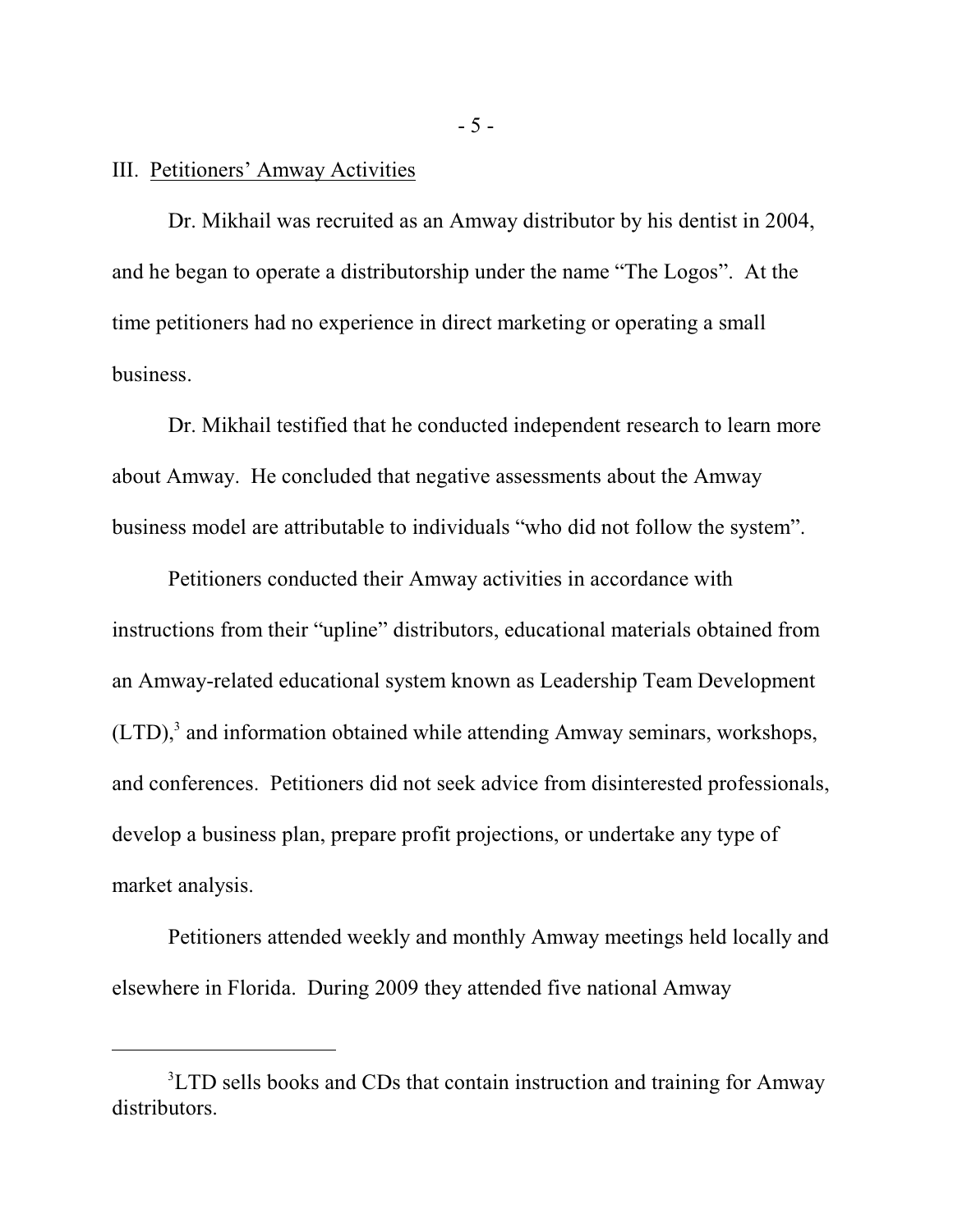conferences most of which were held out of State. Petitioners also hosted some weekly meetings for Amway distributors and recruits in their home. Petitioners took trips to New York and Texas to discuss Amway with family and friends.

Dr. Mikhail testified that the time he devotes to Amway activities is largely directed at recruiting new distributors. He further testified that he usually spends his lunch hour, as well as an hour or two after work, and approximately three hours every weekend on Amway activities and that Amway is always "at the forefront" of his mind. Dr. Mikhail spent more time on Amway activities than Mrs. Mikhail.

Mrs. Mikhail testified that she is responsible for bookkeeping, business management, and organization of Amway parties and events. During 2009 she maintained records of the couple's Amway-related expenses including a mileage log, a spreadsheet listing monthly expenses, and credit card statements. Petitioners did not use their Amway records to prepare a formal budget or conduct a break-even analysis.

Petitioners sold Amway products to family members, close friends, and coworkers. At the time of trial, petitioners had 22 customers who purchased Amway products from them sporadically. Petitioners testified that approximately 70-75% of their Amway sales volume was attributable to products and services

- 6 -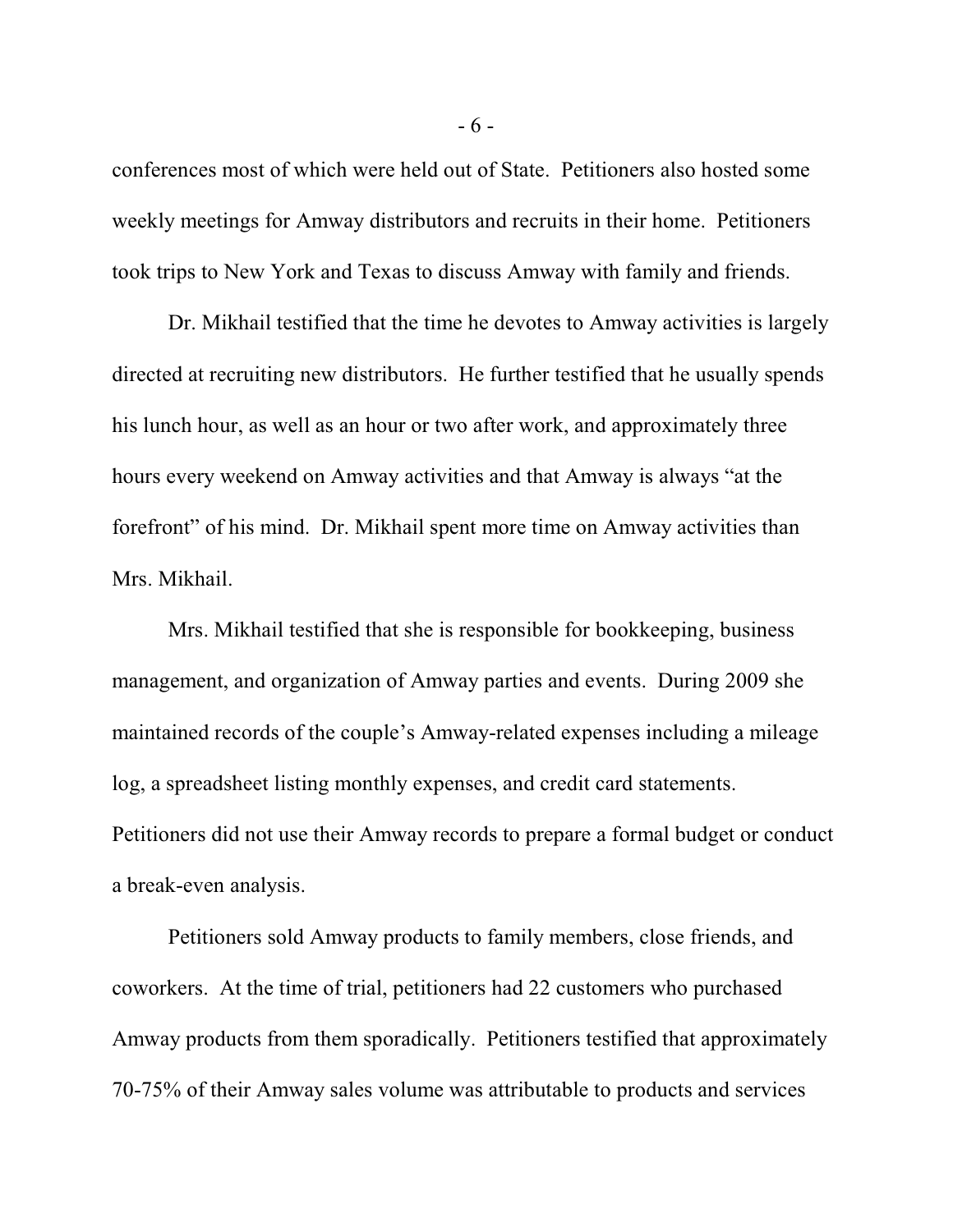that they purchased for personal consumption such as food, diapers, clothing, and household products. They also enjoyed Amway-related discounts on products and services purchased from businesses and retailers such as Disney, Sony, Nike, and Best Buy.

Petitioners initially attempted to recruit family members and friends as "downline" distributors but found that most of them were unable to "overcome their life circumstances and continue to build Amway with us". Petitioners later altered their recruitment strategy by frequenting upscale restaurants and shopping areas and striking up conversations with people they encountered with the aim of identifying what they termed "learners". Petitioners purchased books and CDs from LTD and gave them to potential recruits.

Although petitioners testified that they registered some "downline" distributors along the way, by the end of 2008 they had no "downline" distributors. Dr. Mikhail acknowledged that he was unable to spend sufficient time on Amway activities while he was fulfilling his medical residency requirements between 2004 and 2007. In 2009 petitioners recruited a "downline" distributor who apparently began to register her own "downline" distributors (thereby expanding petitioners' organization).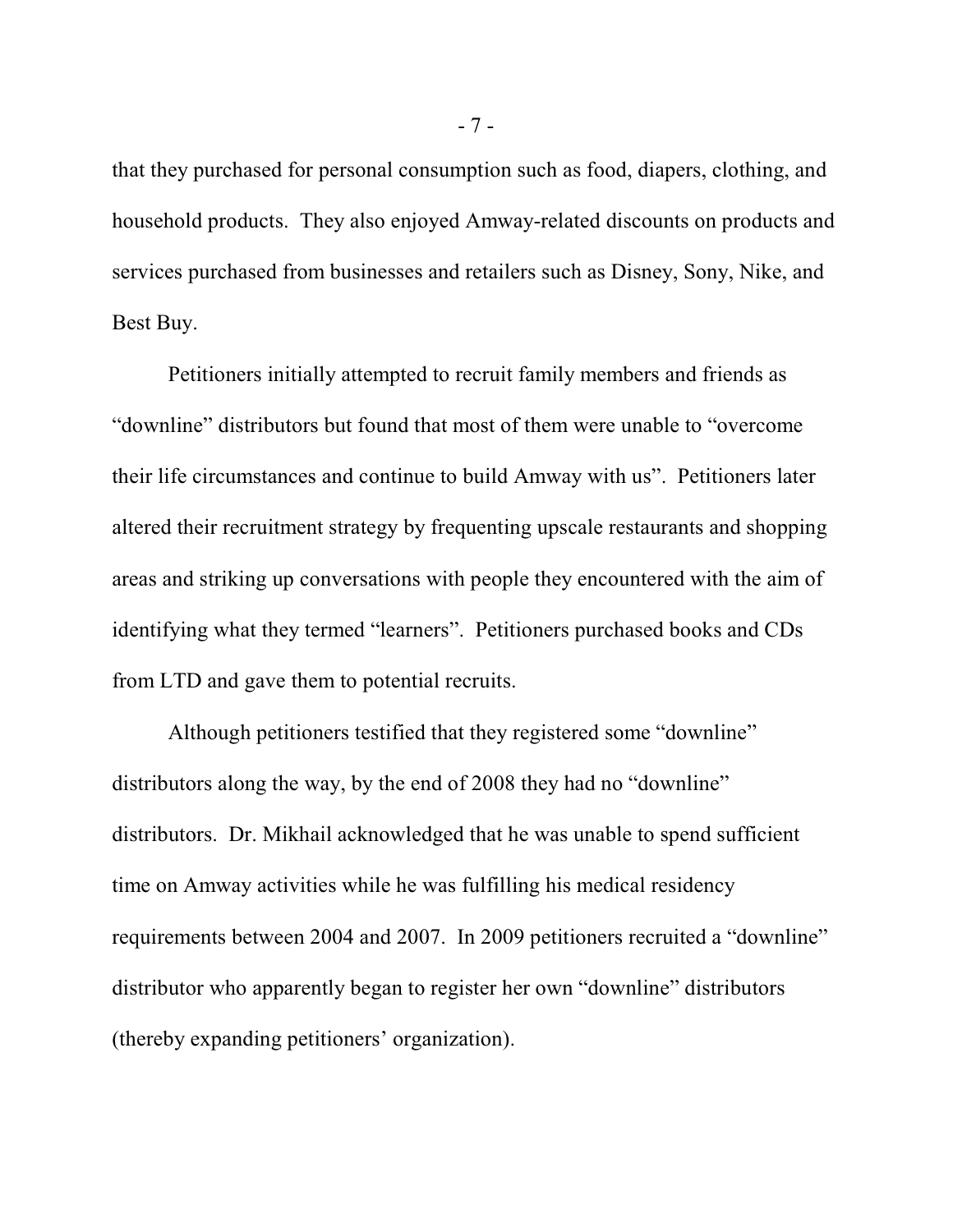## IV. Petitioners' Amway Losses

Petitioners filed joint Federal income tax returns for the years 2005 through 2011. Petitioners attached to each of those returns a Schedule C, Profit or Loss From Business, identifying Dr. Mikhail as the "proprietor" of a "sales and recruiting" business. As of the time of trial petitioners had never reported an annual profit from their Amway activity. From 2005 to 2011 petitioners reported cumulative net losses attributable to the Amway activity of \$192,427 as follows:

| Tax year | Gross<br>receipts | Net loss   |
|----------|-------------------|------------|
| 2005     | \$613             | (\$15,943) |
| 2006     | 1,924             | (20, 136)  |
| 2007     | 3,725             | (29, 298)  |
| 2008     | 3,229             | (41, 598)  |
| 2009     | 4,811             | (39, 919)  |
| 2010     | 5,728             | (38, 825)  |
| 2011     | 9,459             | (6,708)    |
| Total    | 29,489            | (192, 427) |

Petitioners testified that they believed that they would eventually earn profits from the Amway activity over the long run and that the activity would provide financial benefits to their family for years to come. Petitioners further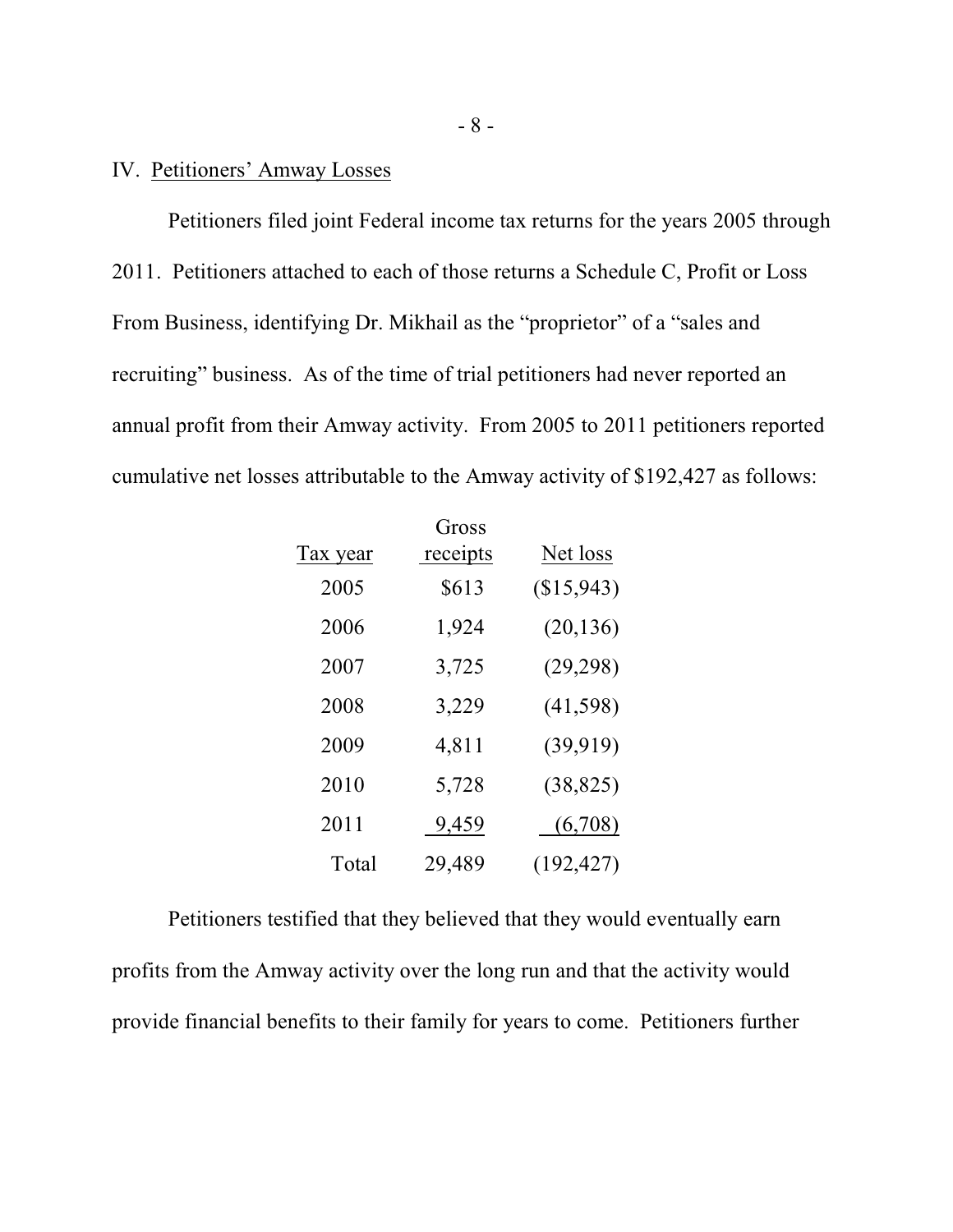testified that the losses they have incurred will be offset by gains that they expect to earn in 2014 and the years thereafter.

## V. Petitioners' 2009 Tax Return

Petitioners timely filed a joint Federal income tax return for 2009 reporting that Dr. Mikhail and Mrs. Mikhail earned wages of \$157,621 and \$419, respectively. Petitioners attached to the return a Schedule C reporting gross receipts of \$4,811, expenses of \$44,730, and a net loss of \$39,919 in respect of the Amway activity. Petitioners reported the following Amway-related expenses:

| Item                        | Amount   |
|-----------------------------|----------|
| Vehicle                     | \$17,548 |
| Legal/professional services | 1,325    |
| Office expenses             | 248      |
| Supplies <sup>1</sup>       | 11,634   |
| Travel                      | 8,003    |
| Meals and entertainment     | 68       |
| Other expenses              | 5,904    |
| Total                       | 44,730   |

<sup>1</sup>This item represents the amount petitioners paid to LTD for Amway training materials.

Petitioners reported total tax of \$9,994 for 2009.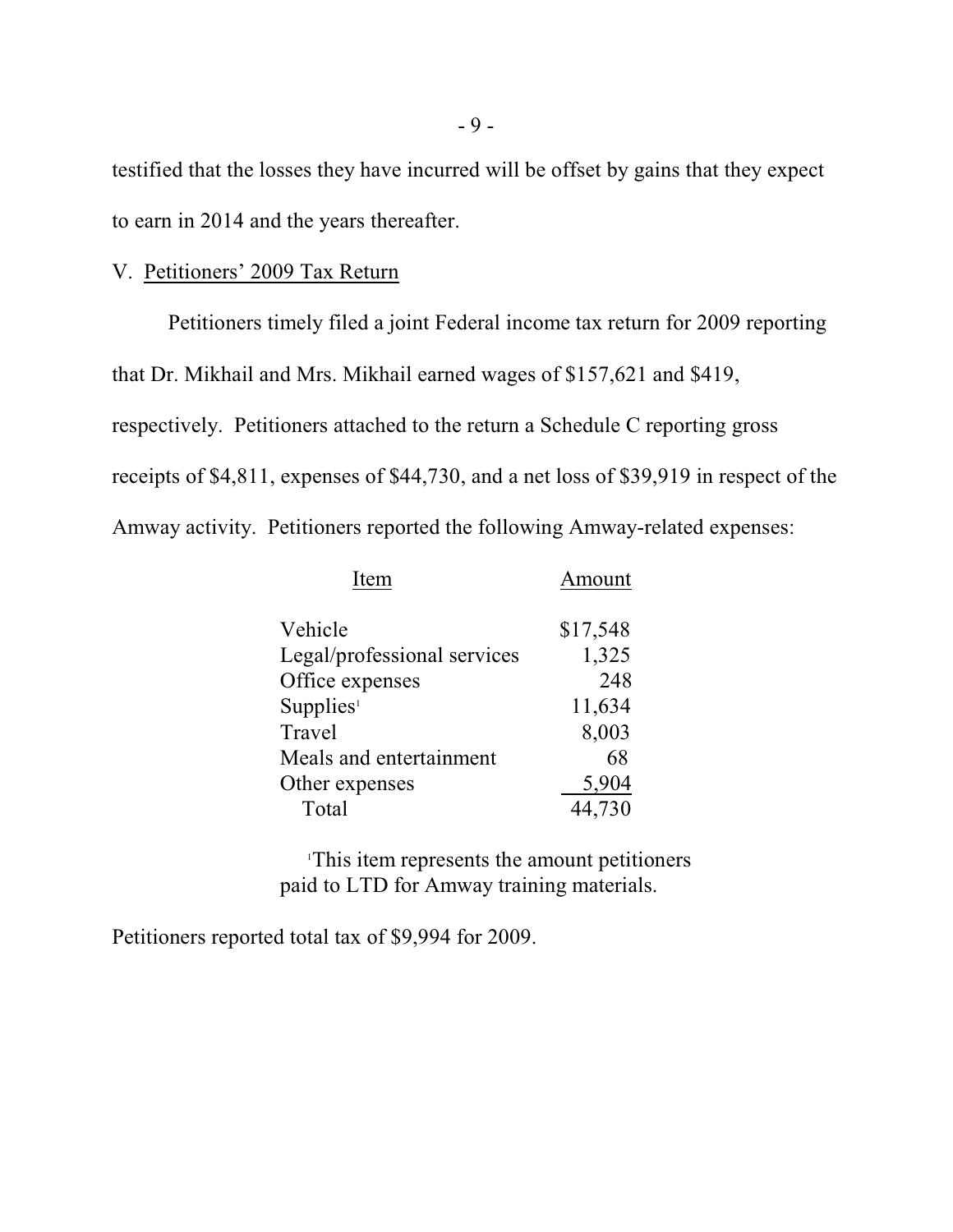VI. Notice of Deficiency and Increased Deficiency

Respondent issued a notice of deficiency to petitioners disallowing the deductions they claimed on Schedule C for vehicle and travel expenses for lack of substantiation. Respondent determined a tax deficiency of \$8,286 and an accuracy-related penalty under section 6662(a).

After filing an initial answer to the petition, respondent filed an amended answer alleging that petitioners did not engage in the Amway activity with the intent of earning a profit in 2009 and they are not entitled to deductions (in excess of their gross receipts from the activity) in accordance with the provisions of section 183. In conjunction with these allegations, respondent asserted that petitioners are liable for an additional deficiency and an increased accuracy-related penalty under section 6662(a).

## VII. Tax Return Preparation

Petitioners delivered their tax records for 2009 to Ron Hienstand, a certified public accountant (C.P.A.), who has prepared their tax returns since 2008. Mr. Hienstand prepared the return in accordance with petitioners' tax records and filed the return electronically. Petitioners testified that they relied on Mr. Hienstand to properly prepare their return.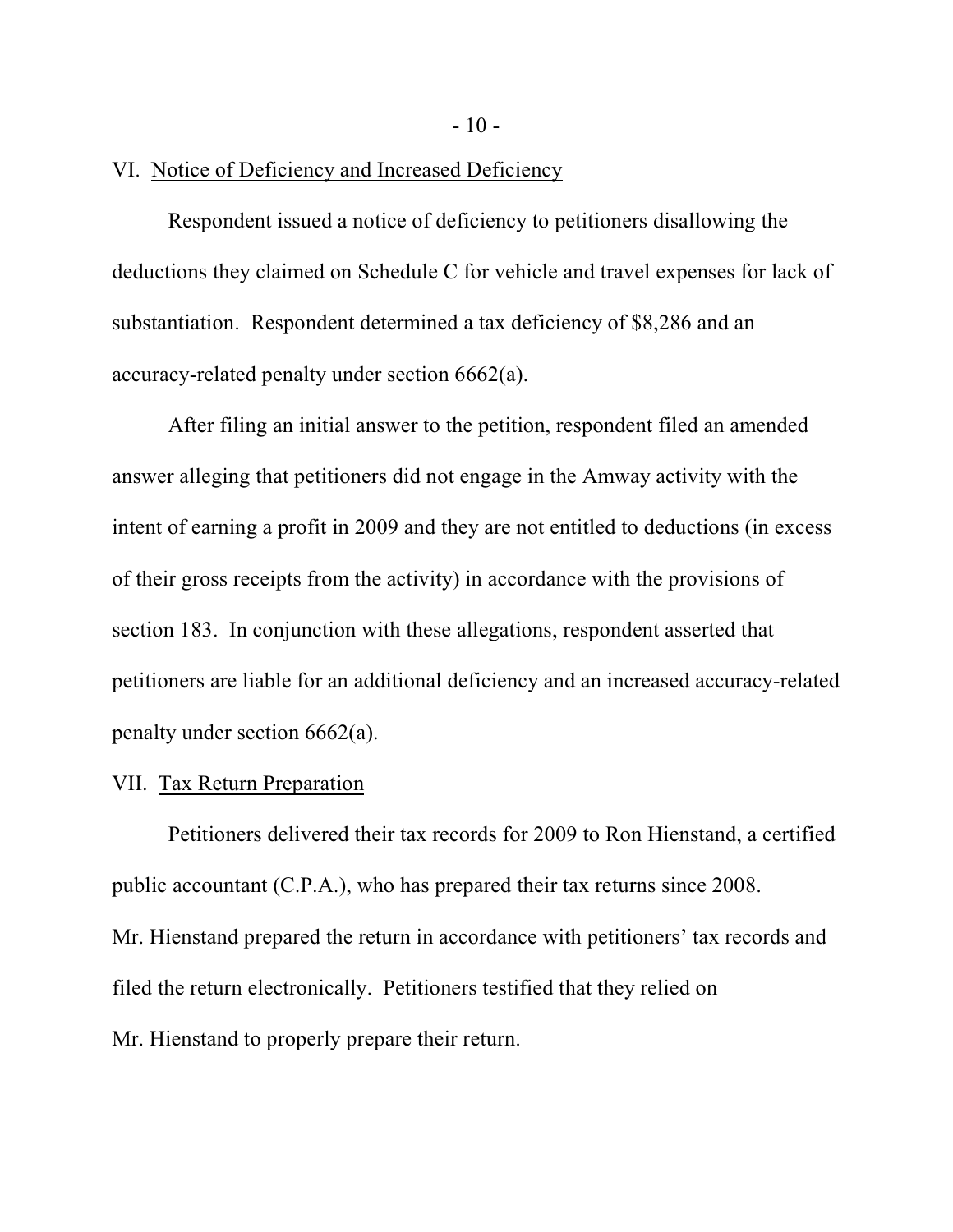#### Discussion

The Commissioner's determination of a taxpayer's liability in a notice of deficiency normally is presumed correct, and the taxpayer bears the burden of proving that the determination is incorrect. Rule 142(a); Welch v. Helvering, 290 U.S. 111, 115 (1933). The Commissioner bears the burden of proof, however, in respect of an increased deficiency. Rule 142(a)(1). As previously mentioned, respondent filed an amended answer asserting that petitioners are liable for an increased deficiency and accuracy-related penalty on the ground they did not engage in the Amway activity with the requisite profit objective. Consequently, respondent bears the burden of proof on that issue. See sec.  $7491(a)(1)$  and  $(2)$ ; Higbee v. Commissioner, 116 T.C. 438, 442-443 (2001).

#### I. Section 183

Under section 183(a), if an activity is not engaged in for profit, then no deduction attributable to that activity is allowed except to the extent provided by section 183(b). In pertinent part, section 183(b) allows those deductions that would have been allowable had the activity been engaged in for profit only to the extent of gross income derived from the activity (reduced by deductions attributable to the activity that are allowable without regard to whether the activity was engaged in for profit).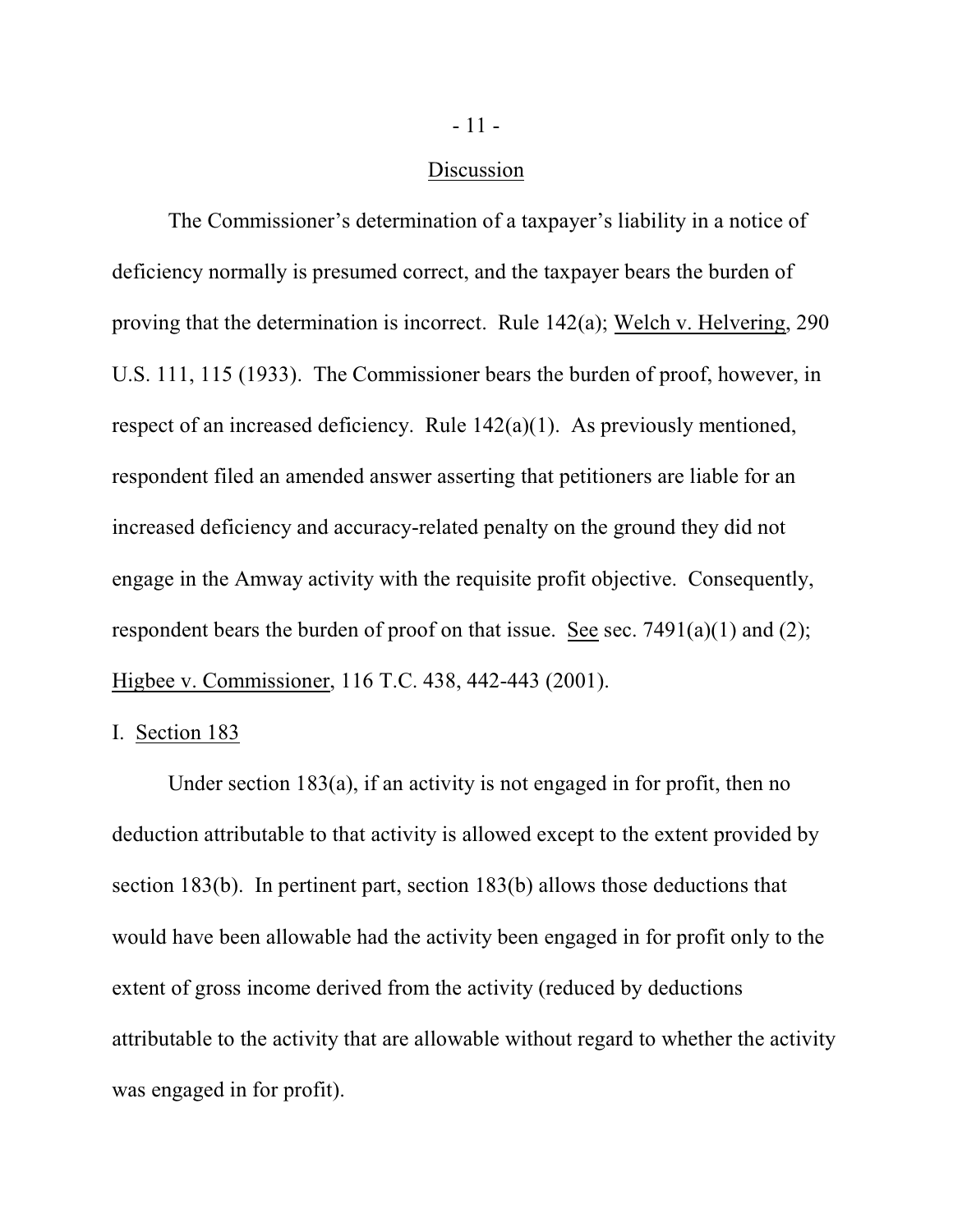Section 183(c) defines an activity not engaged in for profit as "any activity other than one with respect to which deductions are allowable for the taxable year under section 162 or under paragraph (1) or (2) of section 212." Deductions are allowable under section 162 or under section 212(1) or (2) if the taxpayer is engaged in the activity with the "actual and honest objective of making a profit". Dreicer v. Commissioner, 78 T.C. 642, 645 (1982), aff'd without published opinion, 702 F.2d 1205 (D.C. Cir. 1983); Golanty v. Commissioner, 72 T.C. 411, 426-427 (1979), aff'd without published opinion, 647 F.2d 170 (9th Cir. 1981).

The existence of the requisite profit objective is a question of fact that must be decided on the basis of the entire record. Elliott v. Commissioner, 84 T.C. 227, 236 (1985), aff'd without published opinion, 782 F.2d 1027 (3d Cir. 1986); Dreicer v. Commissioner, 78 T.C. at 645; sec. 1.183-2(b), Income Tax Regs. In resolving this factual question, greater weight is given to objective facts than to a taxpayer's statement of intent. See Westbrook v. Commissioner, 68 F.3d 868, 875-876 (5th Cir. 1995), aff'g T.C. Memo. 1993-634; sec. 1.183-2(a), Income Tax Regs. For purposes of deciding whether the taxpayer has the requisite profit objective, profit means economic profit, independent of tax savings. Surloff v. Commissioner, 81 T.C. 210, 233 (1983).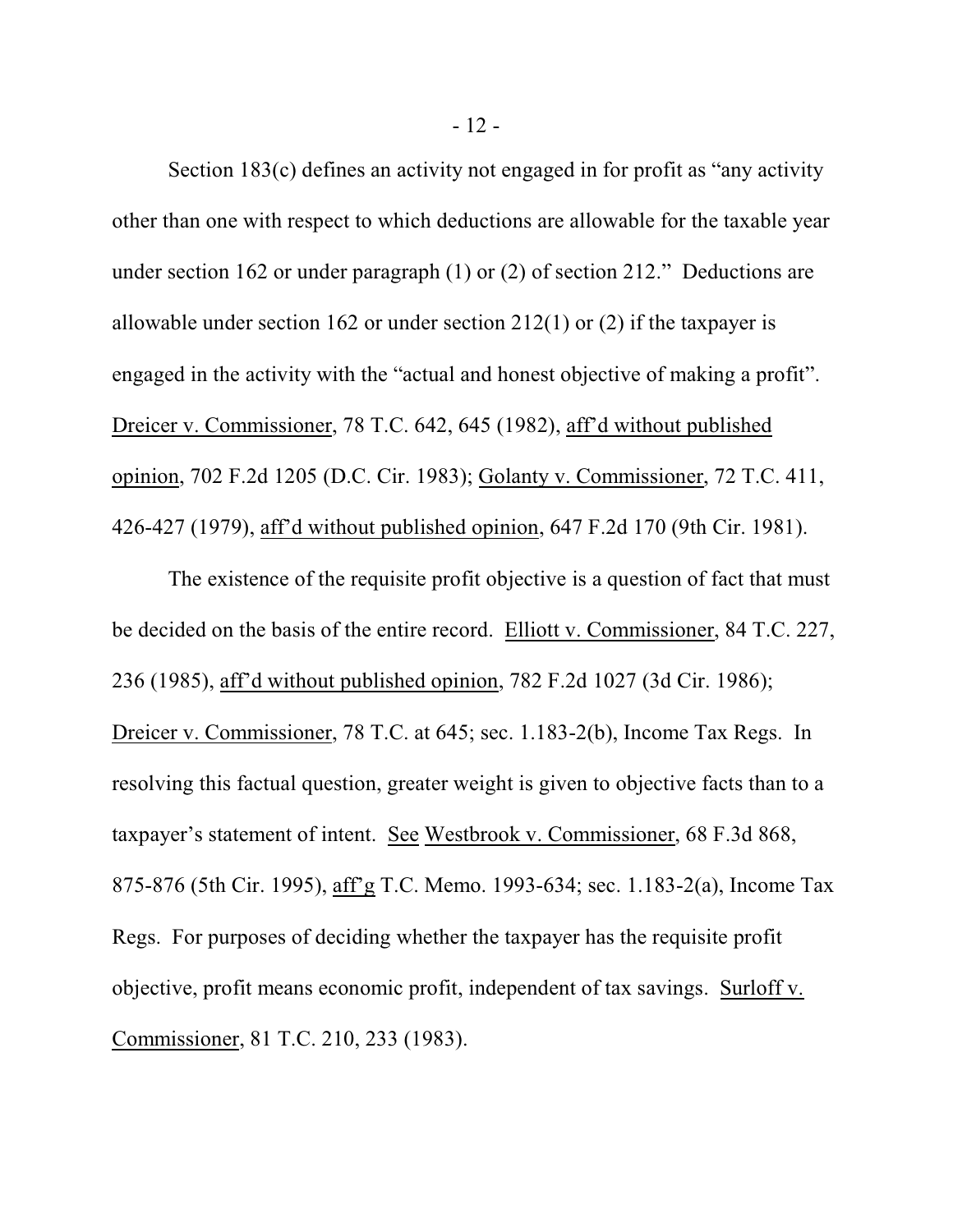The regulations set forth a nonexhaustive list of factors that may be considered in deciding whether a profit objective exists. These factors are: (1) the manner in which the taxpayer carries on the activity; (2) the expertise of the taxpayer or his advisers; (3) the time and effort expended by the taxpayer in carrying on the activity; (4) the expectation that the assets used in the activity may appreciate in value; $(5)$  the taxpayer's success in carrying on other similar or dissimilar activities; (6) the taxpayer's history of income or losses with respect to the activity; (7) the amount of occasional profits, if any, which are earned; (8) the financial status of the taxpayer; and (9) any elements indicating personal pleasure or recreation. Sec. 1.183-2(b), Income Tax Regs.

No single factor, nor even the existence of a majority of factors supporting or rebutting the existence of a profit objective, is controlling. Id. Rather, all facts and circumstances with respect to the activity are to be taken into account. Golanty v. Commissioner, 72 T.C. at 426; sec. 1.183-2(b), Income Tax Regs.

## A. Manner in Which Petitioners Carried On the Amway Activity

If a taxpayer carries on the activity in a businesslike manner and maintains complete and accurate books and records, it may indicate a profit objective. Sec.

<sup>&</sup>lt;sup>4</sup>Petitioners did not identify any assets used in the Amway activity that they expected to appreciate in value. Thus, this factor is not relevant to our analysis.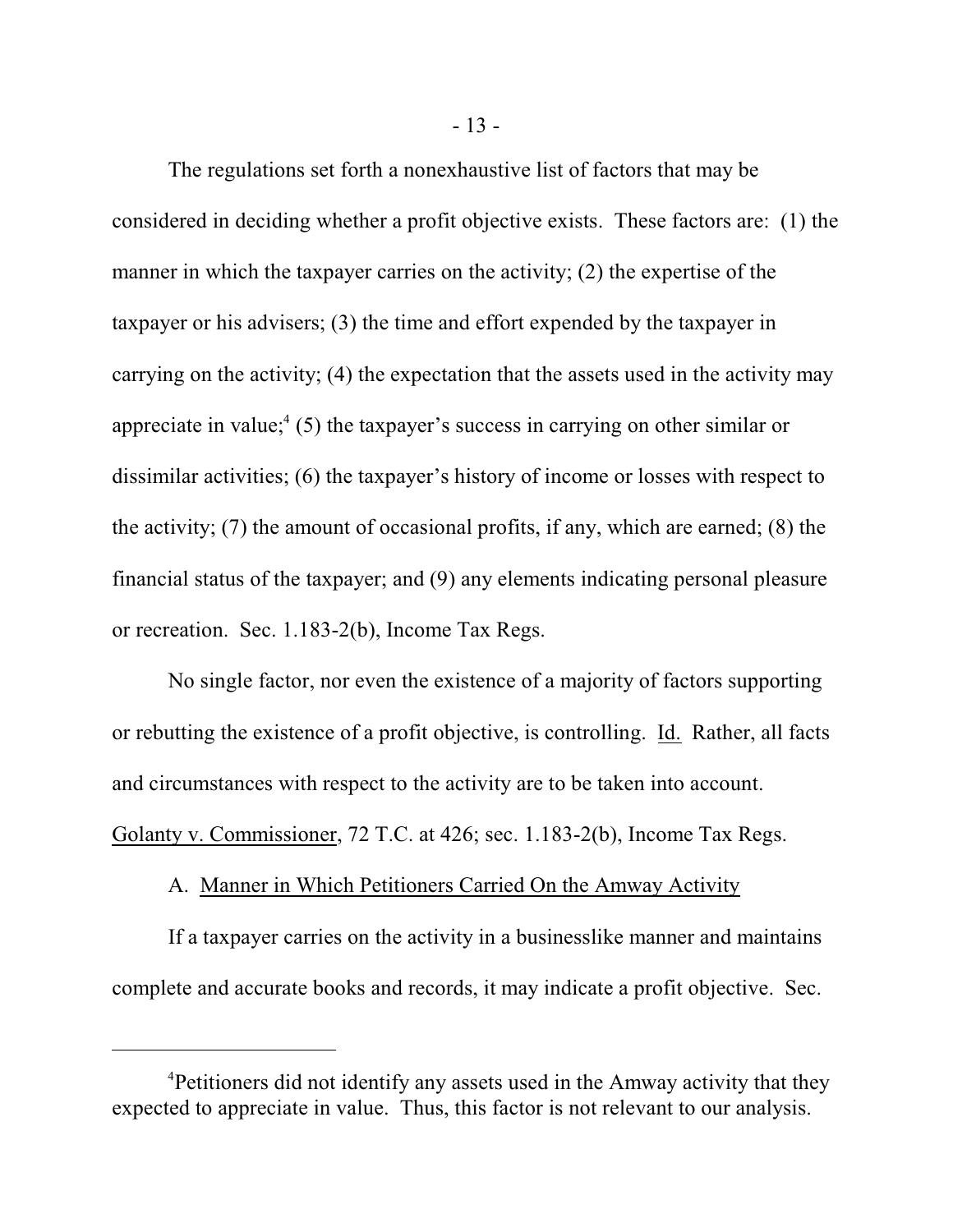1.183-2(b)(1), Income Tax Regs. However, if there is a lack of evidence that the taxpayer's records were used to improve the performance of a losing operation, such records generally do not indicate a profit objective. Golanty v. Commissioner, 72 T.C. at 430; see Campbell v. Commissioner, T.C. Memo. 2011- 42, 2011 WL 667973, at \*5-\*6. Keeping records only for purposes of preparing tax returns is not indicative of a profit objective. See Rowden v. Commissioner, T.C. Memo. 2009-41; Kinney v. Commissioner, T.C. Memo. 2008-287.

Although petitioners kept records of their Amway expenses, they did not use those records to analyze their business performance or to prepare profit projections, a break-even analysis, or a formal budget. Despite several years of activity during which they realized cumulative net losses of \$192,427, petitioners failed to make any meaningful change in their strategy or tactics in an effort to increase the likelihood of earning a profit. On this record, it is a fair inference that petitioners used their records only to compute the amounts of losses attributable to the Amway activity when preparing their tax returns. Considering all the facts and circumstances, we conclude that petitioners did not conduct the Amway activity in a businesslike manner.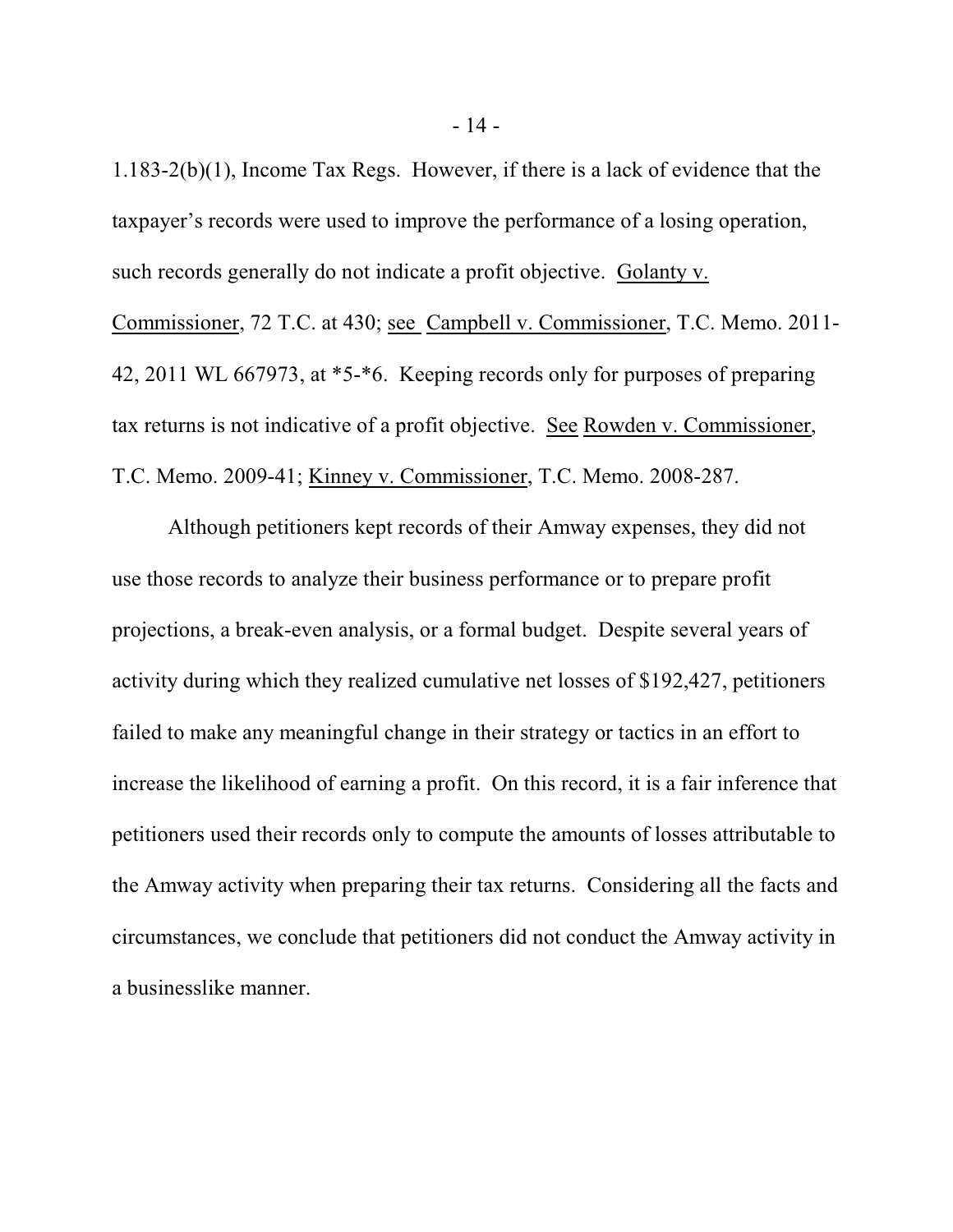- 15 -

# B. Expertise of Petitioners or Their Advisers

Preparation for the activity by extensive study of its accepted business practices, or consultation with those who are expert therein, may indicate a profit objective where the taxpayer carries on the activity in accordance with such practices. Sec. 1.183-2(b)(2), Income Tax Regs. Petitioners had no experience in direct marketing activities or operating a small business before Dr. Mikhail was recruited as an Amway distributor in 2004. Petitioners obtained advice only from "upline" distributors--persons who had a direct financial interest in the maximization of petitioners' sales volume, without regard to whether they would realize a profit. See Ogden v. Commissioner, T.C. Memo. 1999-397 (Amway "upline" distributors' advice may be biased because of financial interest in "downline" distributor's sales volume), aff'd, 244 F.3d 970 (5th Cir. 2001). Moreover, considering their lack of expertise, we find it noteworthy that petitioners did not attempt to educate themselves by conducting an independent market analysis or drafting a business plan for the Amway activity. This factor weighs against petitioners.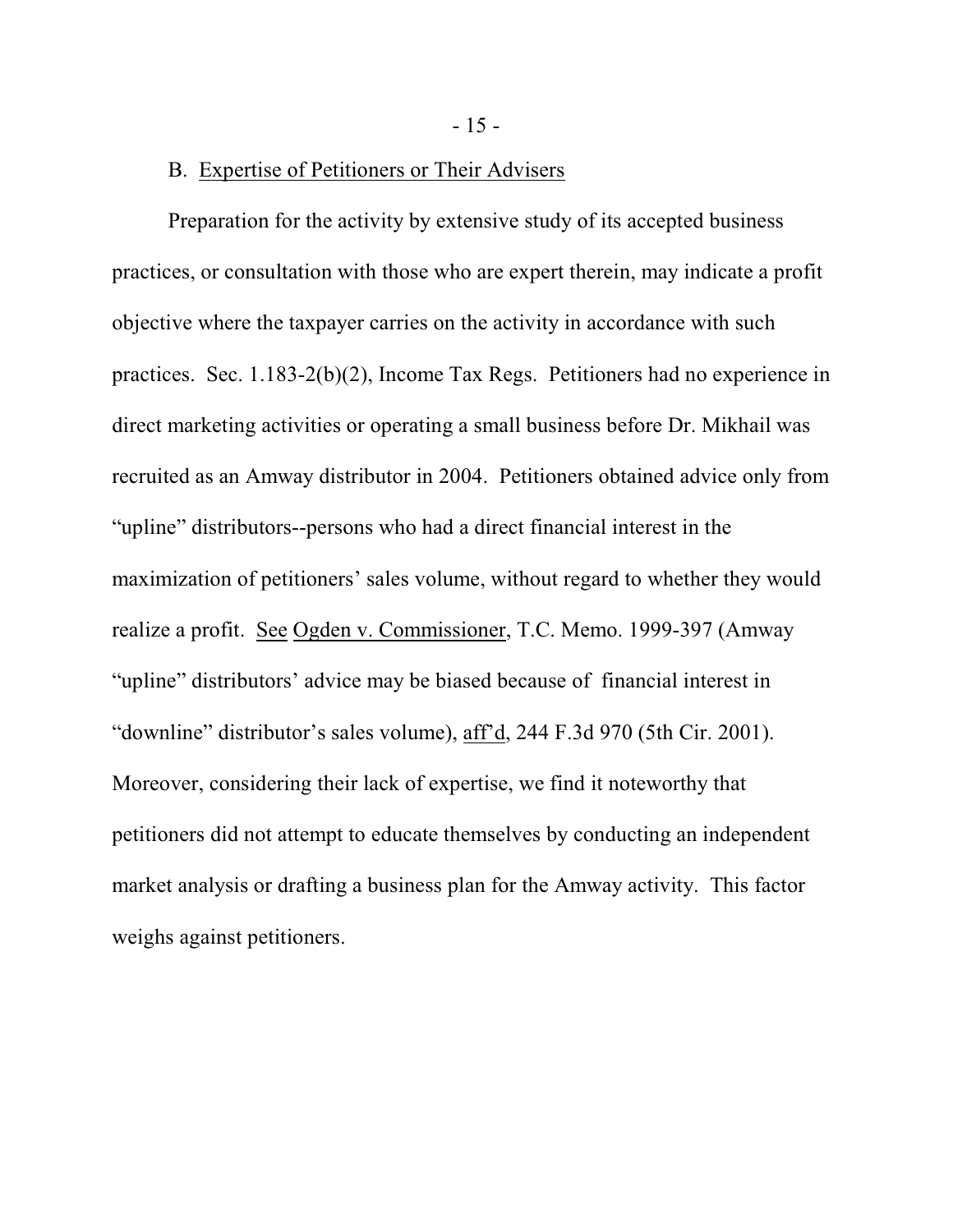# C. The Time and Effort Expended by Petitioners in Carrying On the Activity

 The fact that the taxpayer devotes substantial time and effort to carrying on an activity may indicate an intention to derive a profit. Sec. 1.183-2(b)(3), Income Tax Regs. Petitioners attended local Amway meetings weekly and monthly, and they attended Amway conferences (often out of State) regularly. Nevertheless, Dr. Mikhail candidly admitted that he was not able to devote sufficient time and effort to the Amway activity during 2004 to 2007--the period of his medical residency. As we see it, he likewise was not able to devote sufficient time to the activity after 2007 taking into account his obligations as a full-time physician. Petitioners acknowledged that Dr. Mikhail spent more time on the activity than Mrs. Mikhail. Under the circumstances, we conclude petitioners did not spend a significant amount of time on the Amway activity. See Kinney v. Commissioner, T.C. Memo. 2008-287. This factor weighs against petitioners.

# D. Petitioners' Success in Carrying Out Other Similar or Dissimilar Activities

The fact that the taxpayer has engaged in similar activities in the past and converted them from unprofitable to profitable enterprises may indicate that the activity in question was engaged in for profit, even though the activity is presently unprofitable. Sec. 1.183-2(b)(5), Income Tax Regs. Petitioners had no prior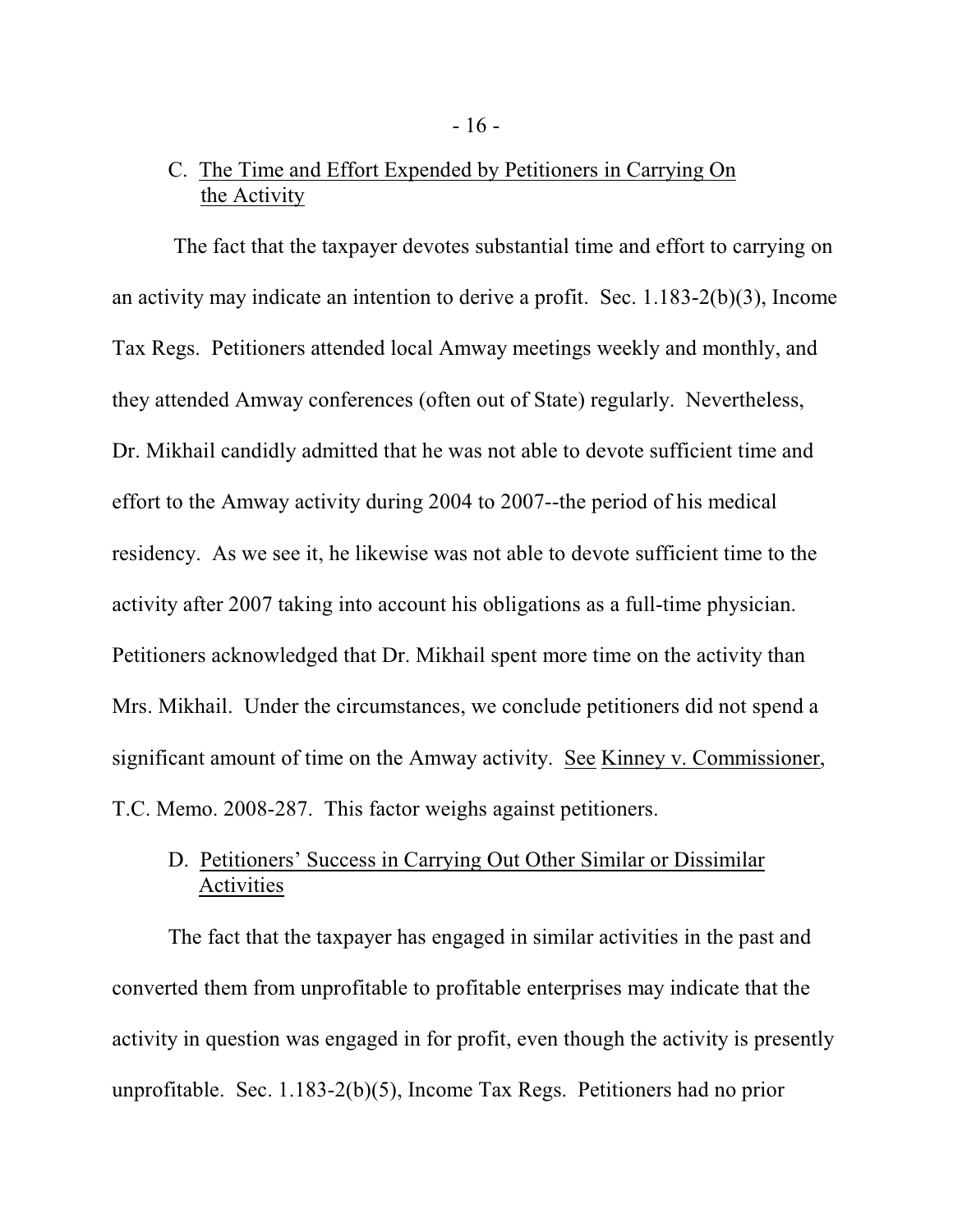experience engaging in a direct marketing distributorship or managing a small business of any sort. This factor weighs against petitioners.

#### E. Petitioners' History of Income or Loss

 A series of losses during the initial or startup stage of an activity may not necessarily be an indication that the activity is not engaged in for profit. Sec. 1.183-2(b)(6), Income Tax Regs.; see Golanty v. Commissioner, 72 T.C. at 427. However, where losses continue to be sustained beyond the period which customarily is necessary to bring the operation to profitable status, such continued losses, if not explainable, may indicate that the activity is not engaged in for profit. Sec. 1.183-2(b)(6), Income Tax Regs. The "goal must be to realize a profit on the entire operation, which presupposes not only future net earnings but also sufficient net earnings to recoup the losses which have meanwhile been sustained in the intervening years." Bessenyey v. Commissioner, 45 T.C. 261, 273-274 (1965), aff'd, 379 F.2d 252 (2d Cir. 1967); see also Nissley v. Commissioner, T.C. Memo. 2000-178.

At the time of trial petitioners had never reported an annual profit in respect of the Amway activity. To the contrary, they reported cumulative net losses of \$192,427 from 2005 through 2011. The modest gross receipts that petitioners derived from the activity have been eclipsed by the substantial expenses they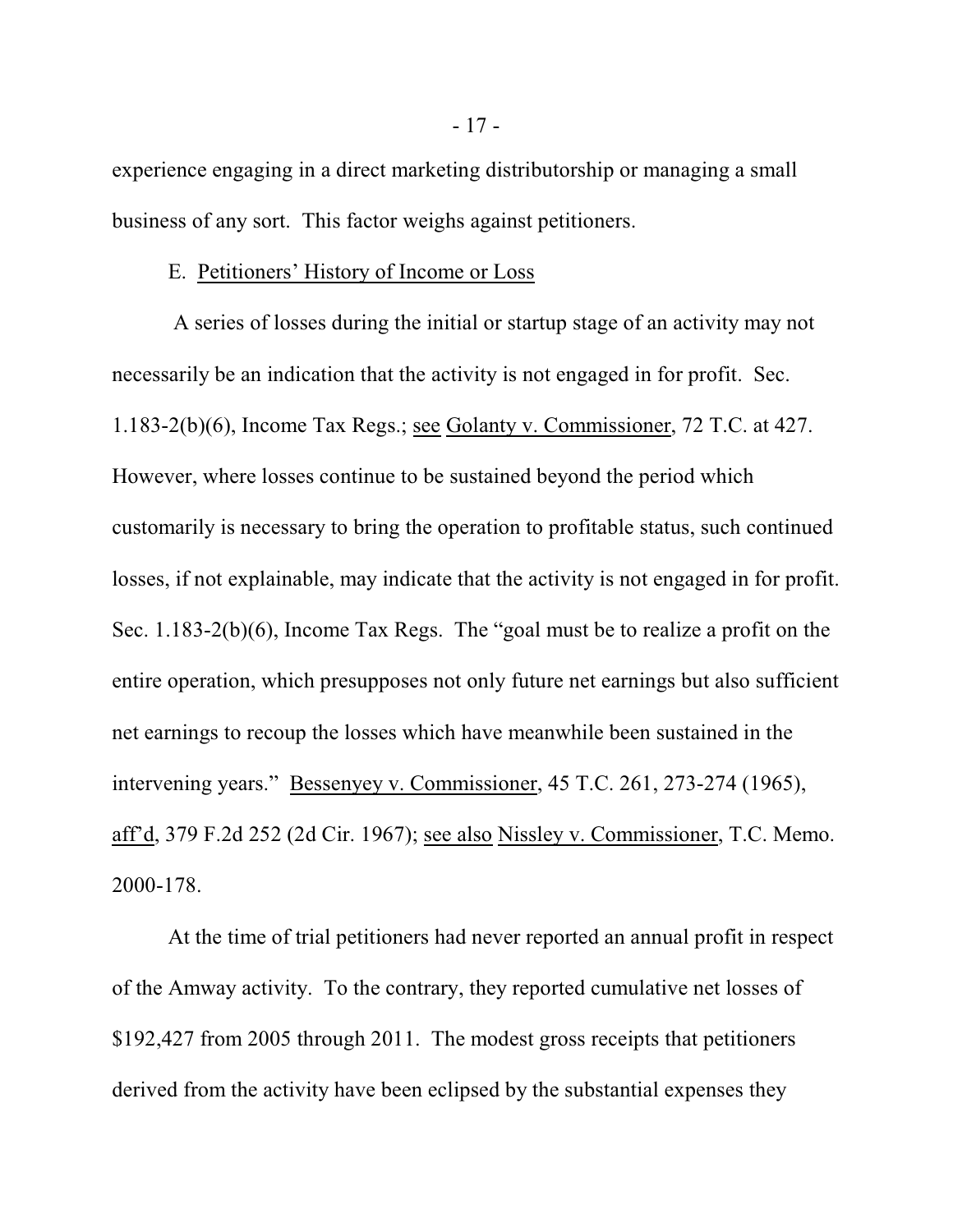incurred over the years. Although petitioners testified that they believe the Amway activity will eventually generate profits, we cannot discern on this record any definitive trend to the upside for petitioners, and there certainly is no indication that they are on their way to the level of profitability that would allow them to recoup the substantial cumulative losses they have incurred to date. In sum, petitioners' history of consistent and substantial losses is indicative of a lack of profit objective. See Golanty v. Commissioner, 72 T.C. at 427; Ogden v. Commissioner, T.C. Memo. 1999-397. This factor weighs against petitioners.

#### F. Occasional Profits

The amount of profits in relation to the amount of losses incurred, and in relation to the amount of the taxpayer's investment and the value of the assets used in the activity, may provide useful criteria in determining the taxpayer's intent. Sec. 1.183-2(b)(7), Income Tax Regs. As discussed above, petitioners' Amway activity has produced little in the way of annual receipts and no profits and resulted in a sustained pattern of substantial losses. Petitioners' inability to earn a profit is indicative of their lack of profit motive. See Golanty v. Commissioner, 72 T.C. at 427; Nissley v. Commissioner, T.C. Memo. 2000-178. This factor weighs against petitioners.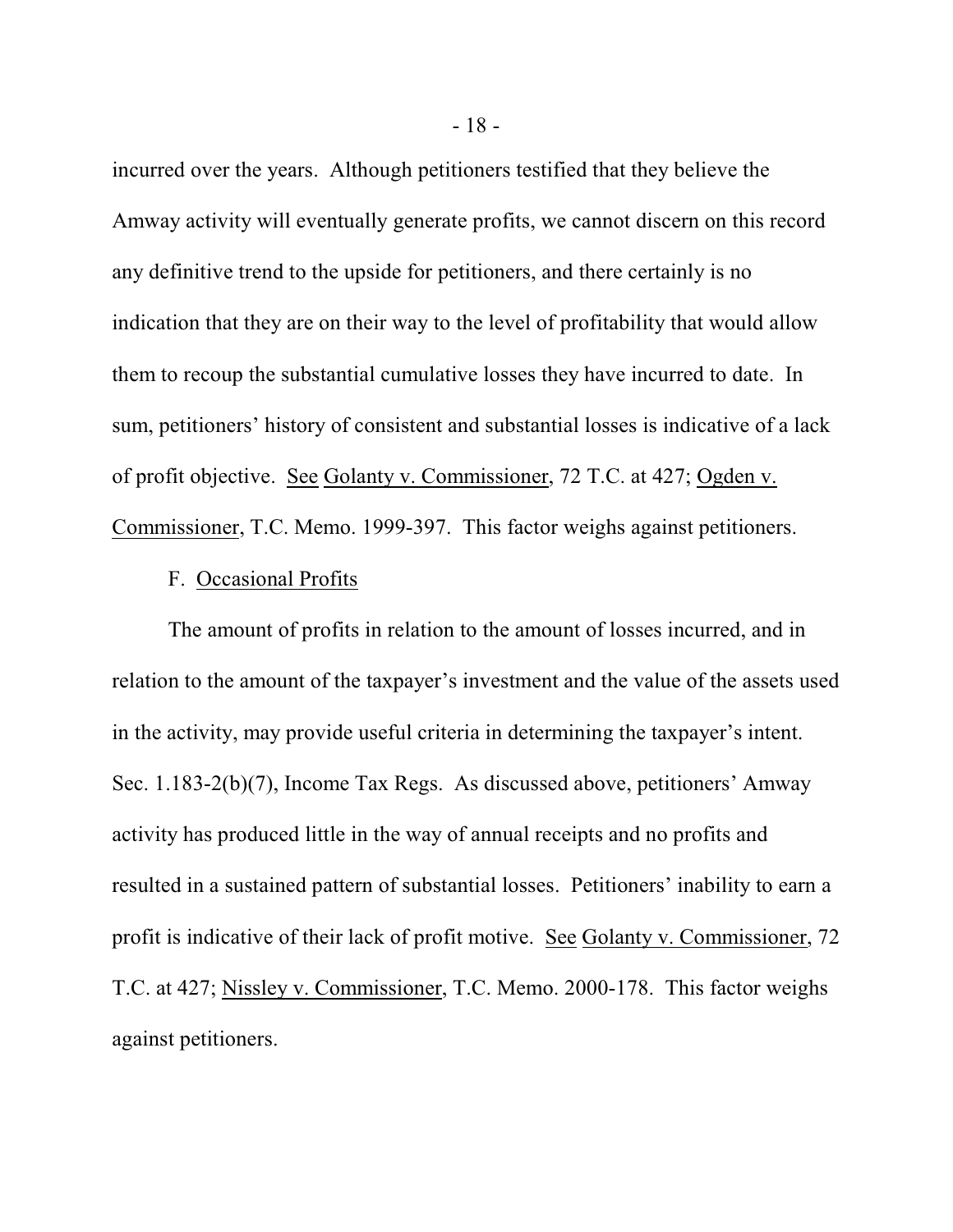#### G. Petitioners' Financial Status

The fact that the taxpayer does not have substantial income or capital from sources other than the activity may indicate that an activity is engaged in for profit. Sec. 1.183-2(b)(8), Income Tax Regs. Substantial income from sources other than the activity, particularly if the losses from the activity generate substantial tax benefits, may indicate that the activity is not engaged in for profit. Id.

Dr. Mikhail is a successful physician, and his wages are the primary source of petitioners' income. During 2007, the final year of his residency, he earned wages of \$64,097. During 2008, 2009, 2010, and 2011 his wages increased to \$145,235, \$157,621, \$165,146, and \$168,627 respectively. The losses that petitioners have claimed from the Amway activity served to offset substantial amounts of Dr. Mikhail's wages, decreasing petitioners' taxable income and achieving substantial tax savings. This factor weighs against petitioners.

## H. Elements of Personal Pleasure or Recreation

The presence of personal motives in carrying on an activity may indicate that the activity is not engaged in for profit, especially where there are elements of recreation or personal pleasure. Sec. 1.183-2(b)(9), Income Tax Regs.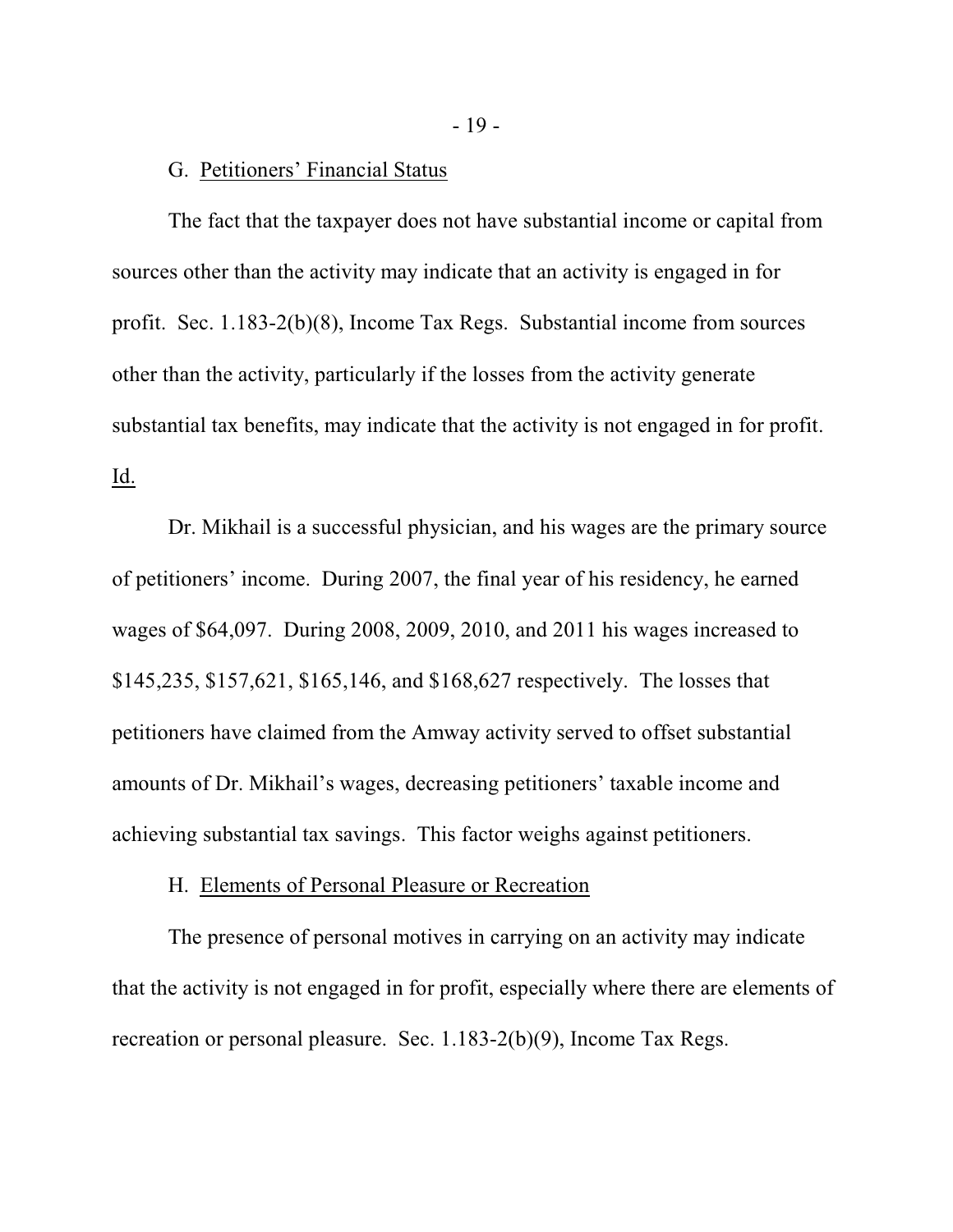We have previously observed that "there are significant elements of personal pleasure attached to the activities of an Amway distributorship" and that "'an Amway distributorship presents taxpayers with opportunities to generate business deductions for essentially personal expenditures'" Campbell v. Commissioner, T.C. Memo. 2011-42 (quoting Brennan v. Commissioner, T.C. Memo. 1997-60).

The record shows that petitioners used their Amway distributorship as a means to generate deductions for essentially personal expenditures and to enjoy discounts on items they purchased for personal consumption. The availability of consumer product discounts for personal use merchandise is a factor supporting the conclusion that petitioners lacked a profit objective. See Campbell v. Commissioner, T.C. Memo. 2011-42; Nissley v. Commissioner, T.C. Memo. 2000-178; Ogden v. Commissioner, T.C. Memo. 1999-397.

We also note that petitioners (1) traveled together to attend Amway seminars and conferences in various cities, (2) took trips to New York and Texas to discuss Amway with family and friends, and (3) hosted meetings that had a social component. All things considered, we conclude that petitioners derived personal benefits and pleasure from the Amway activity. This factor weighs against petitioners.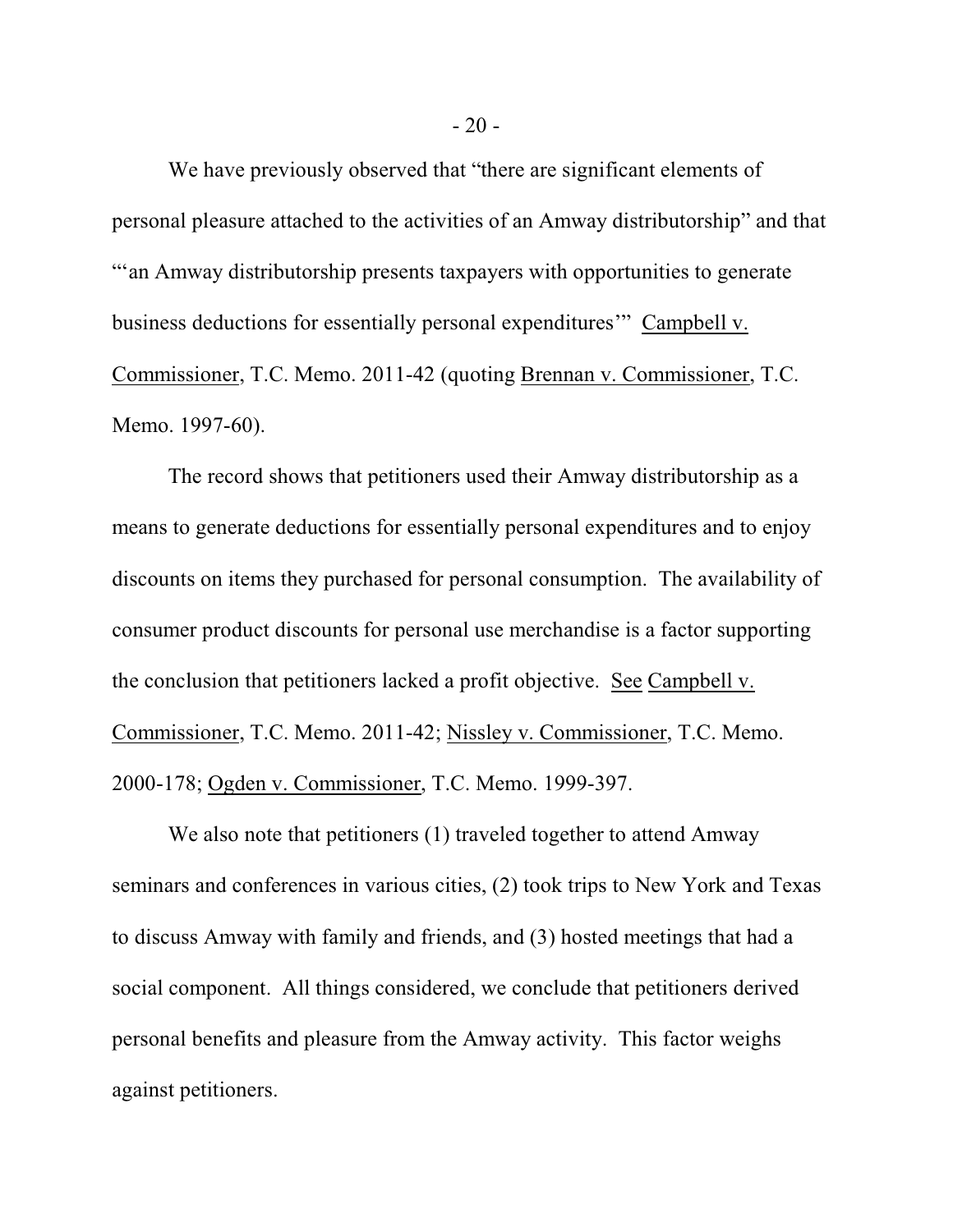## I. Conclusion

Considering all the facts and circumstances, we hold that petitioners did not conduct the Amway activity in a businesslike manner and respondent has demonstrated by a preponderance of the evidence that they did not engage in the activity with the requisite profit objective during the taxable year 2009. Consequently, we sustain respondent's assertion, set forth in his amendment to answer, that petitioners are not entitled to a deduction for the net loss of \$39,919 that they reported on Schedule C in respect of the Amway activity for 2009.

#### II. Accuracy-Related Penalty

Section  $6662(a)$  and  $(b)(1)$  and  $(2)$  imposes a penalty equal to  $20\%$  of the amount of any underpayment of tax that is attributable to: (1) negligence or disregard of rules or regulations or (2) any substantial understatement of income tax. The term "negligence" includes any failure to make a reasonable attempt to comply with tax laws, and "disregard" includes any careless, reckless, or intentional disregard of rules or regulations. Sec. 6662(c). An understatement means the excess of the amount of the tax required to be shown on the return over the amount of the tax imposed which is shown on the return, reduced by any rebate. Sec.  $6662(d)(2)(A)$ . An understatement is substantial in the case of an individual if the amount of the understatement for the taxable year exceeds the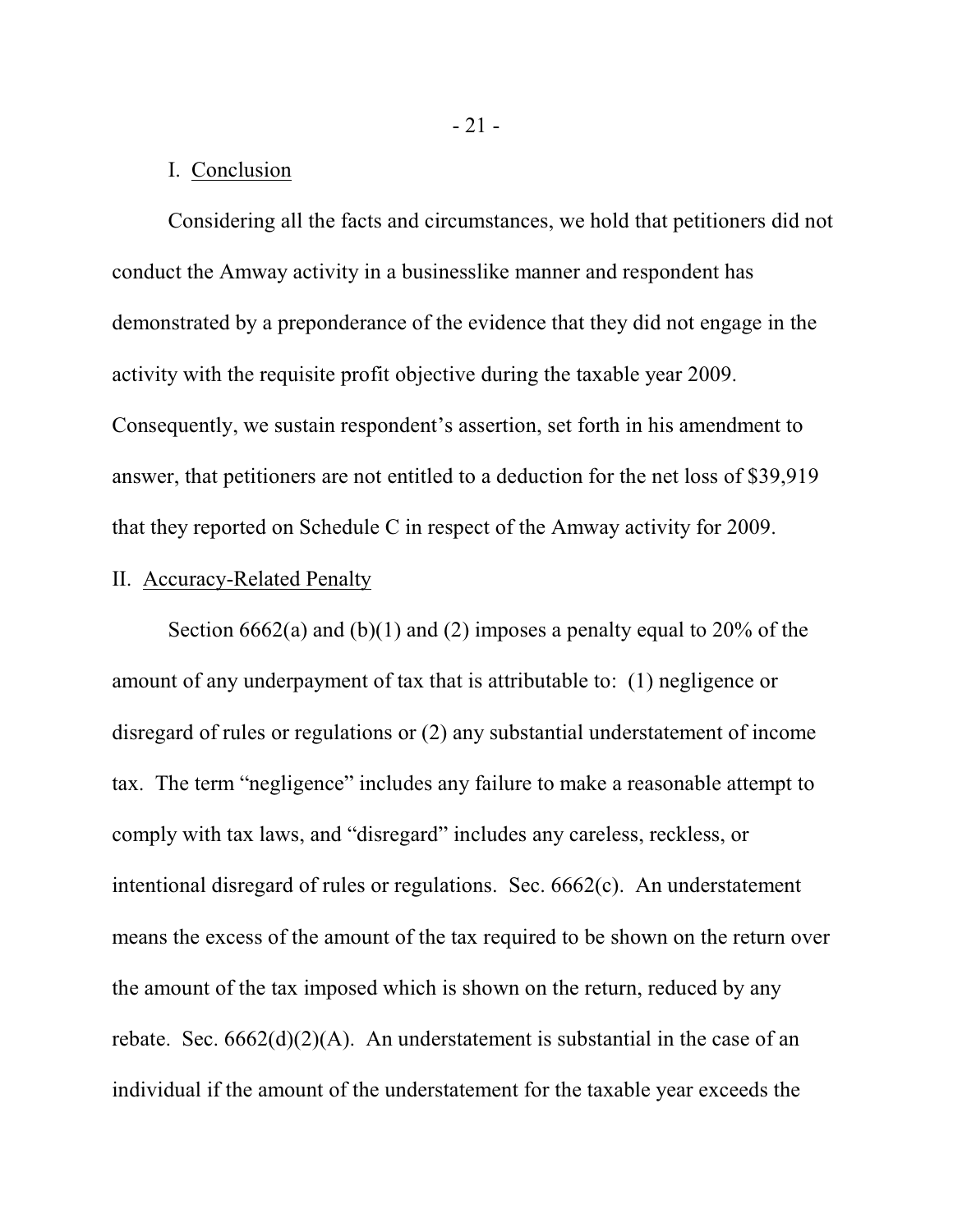greater of 10% of the tax required to be shown on the return or \$5,000. Sec.  $6662(d)(1)(A)$ .

Section  $6664(c)(1)$  provides an exception to the imposition of the accuracyrelated penalty if the taxpayer establishes that there was reasonable cause for, and the taxpayer acted in good faith with respect to, the underpayment. Sec. 1.6664- 4(a), Income Tax Regs. The determination of whether the taxpayer acted with reasonable cause and in good faith is made on a case-by-case basis, taking into account the pertinent facts and circumstances. Sec. 1.6664-4(b)(1), Income Tax Regs. Reliance on a tax professional may demonstrate that the taxpayer had reasonable cause and acted in good faith where the taxpayer establishes that (1) the adviser was a competent professional with sufficient expertise to justify the taxpayer's reliance, (2) the taxpayer provided the adviser with necessary and accurate information, and (3) the taxpayer actually relied in good faith on the adviser's judgment. 3K Inv. Partners v. Commissioner, 133 T.C. 112, 117 (2009); DeCleene v. Commissioner, 115 T.C. 457, 477 (2000).

With respect to an individual taxpayer's liability for any penalty, section 7491(c) places on the Commissioner the burden of production, thereby requiring the Commissioner to come forward with sufficient evidence indicating that it is appropriate to impose the penalty. Higbee v. Commissioner, 116 T.C. at 446-447.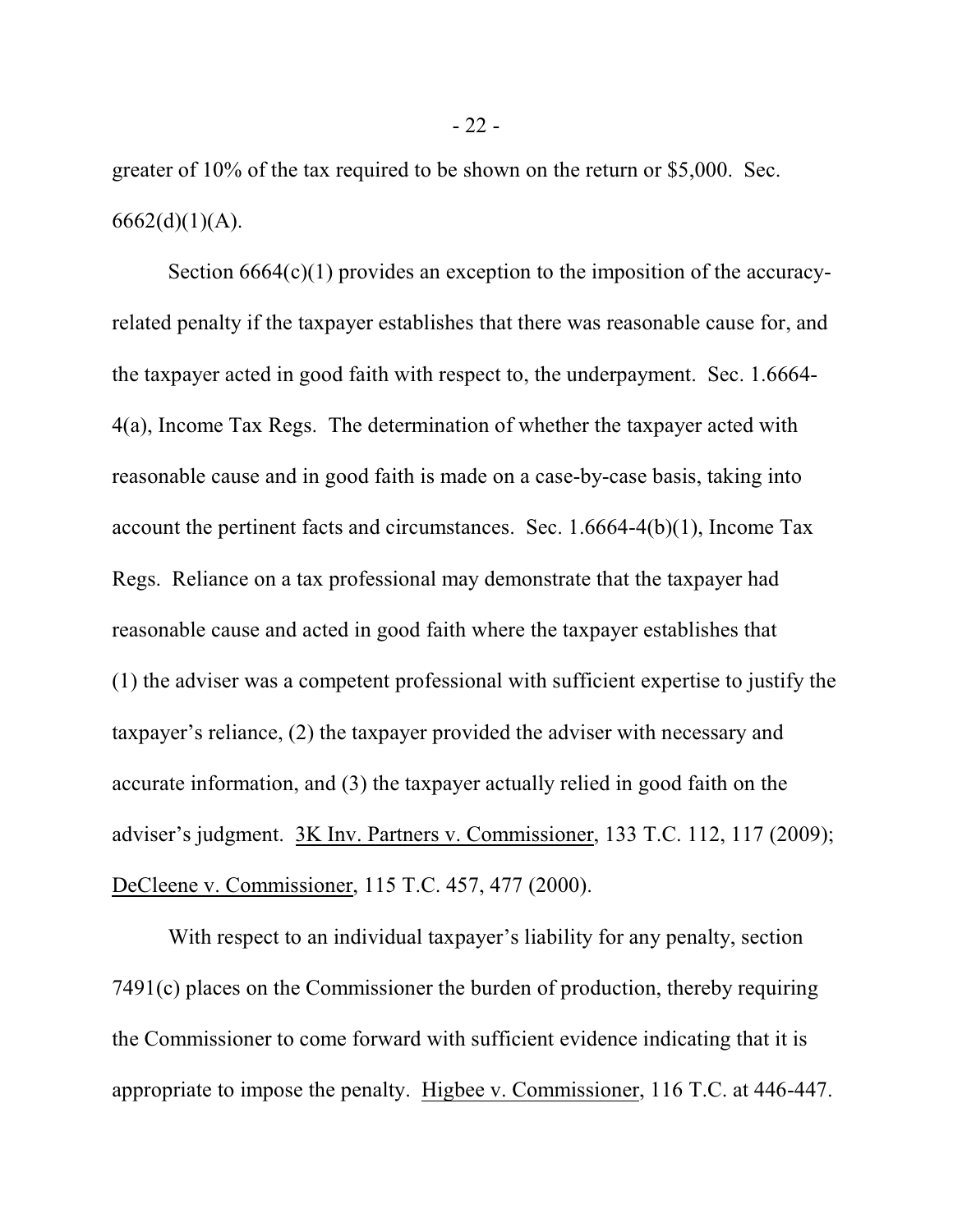Once the Commissioner meets his burden of production, the taxpayer must come forward with persuasive evidence that the Commissioner's determination is incorrect. Id. at 447; see Rule 142(a); Welch v. Helvering, 290 U.S. at 115. Respondent has discharged his burden of production under section 7491(c) by showing that petitioners had a substantial understatement of income tax for 2009 within the meaning of section  $6662(d)(1)(A)$ .<sup>5</sup>

Before filing their tax return for 2009, petitioners had claimed deductions in respect of losses attributable to the Amway activity for several years without challenge by the Internal Revenue Service. Petitioners maintained records of their annual Amway-related expenses and, on this record, we cannot say that those records were incomplete, inaccurate, or in any way misleading. Petitioners relied on Mr. Hienstand, a C.P.A., to prepare a complete and correct return for the year in issue. Considering all the facts and circumstances, we conclude that there was reasonable cause for, and petitioners acted in good faith with respect to, the underpayment. Sec. 1.6664-4(a), Income Tax Regs. Consequently, we hold that petitioners are not liable for an accuracy-related penalty for 2009.

<sup>&</sup>lt;sup>5</sup>Respondent originally determined a deficiency of \$8,286 for the year in issue--an amount that exceeds 10% of the tax required to be shown on the return. The understatement of income tax attributable to the disallowance of a deduction equal to petitioners' net loss from the Amway activity for 2009 will exceed the original deficiency amount.